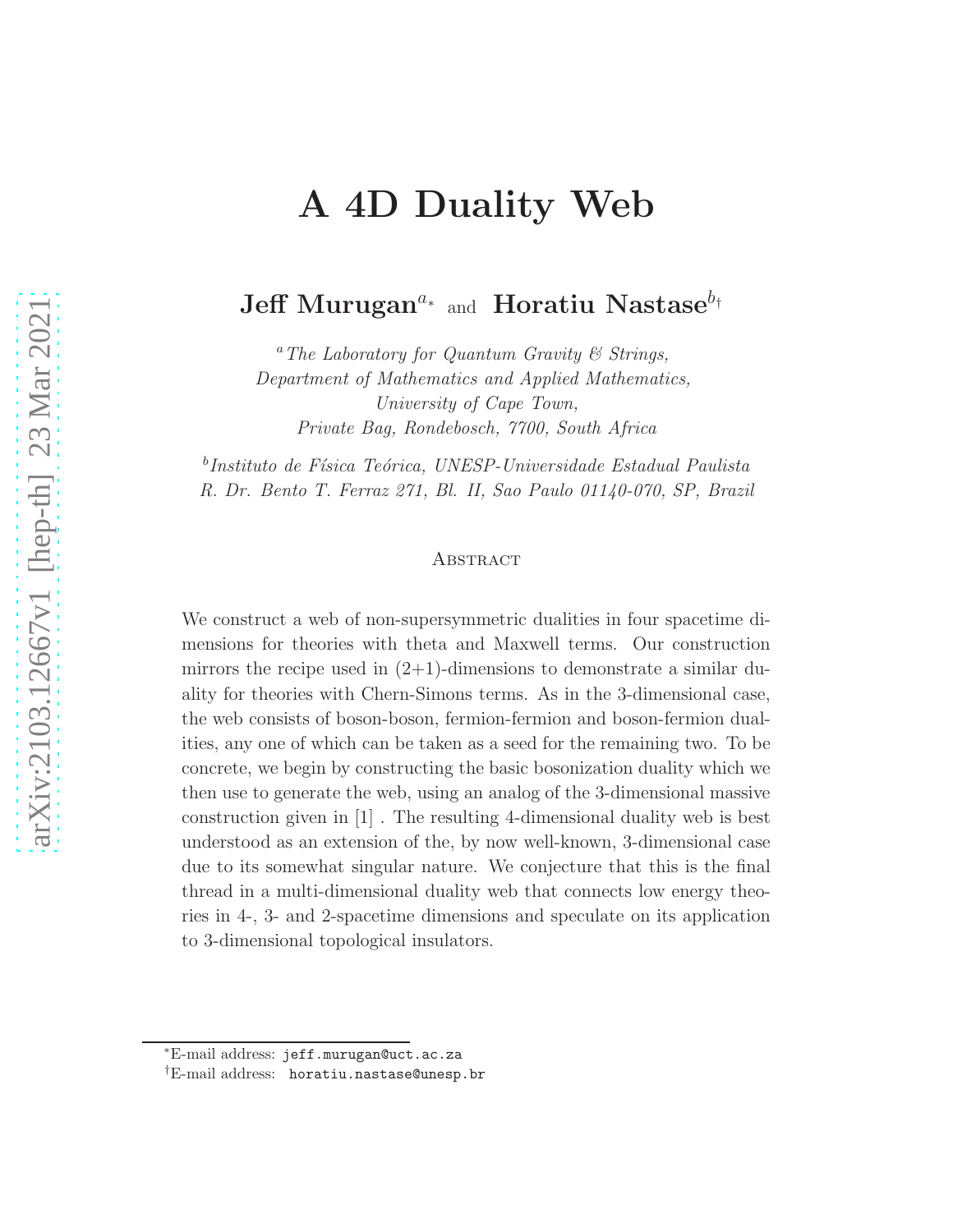### 1 Introduction

Duality, the idea of two entirely different descriptions of the same physical degrees of freedom, is one of the most far-reaching and consequentual concepts in physics. Among the many examples that come to mind, we count:

• Electric-magnetic duality in  $\chi$ -dimensional spacetime - perhaps the first and most easily recognisable example, the mapping  $(E, B) \mapsto (B, -E)$  leaves the vacuum Maxwell equations,

$$
\nabla \cdot \boldsymbol{E} = 0, \quad \nabla \cdot \boldsymbol{B} = 0, \quad \nabla \times \boldsymbol{E} = -\frac{\partial \boldsymbol{B}}{\partial t}, \quad \nabla \times \boldsymbol{B} = \frac{\partial \boldsymbol{E}}{\partial t}, \quad (1.1)
$$

invariant. This seemingly innocuous observation, the precursor of S-duality, lies at the heart of Kapustin and Witten's physical interpretation of the Geometric Langlands conjecture [2].

- Gauge/Gravity duality arguably, the most celebrated of the duality relations, the gauge theory/gravity duality manifests itself most clearly in the AdS/CFT correspondence [3] between a theory of quantum gravity (such as superstring theory) in  $AdS_d \times M^{10-d}$  and a gauge theory on the boundary of the  $AdS$ component (such as supersymmetric Yang-Mills on  $\partial \text{AdS}_d$ ). Directly or indirectly, it has been the primary catalyst for most of the advances both in gravity research as well as strongly-coupled quantum field theory over the past two decades.
- T-duality originally discovered in the context of the string worldsheet sigma model in string theory, T-duality is a map that exchanges the geometric data associated with one 2-dimensional sigma model, say<sup>1</sup>  $(\mathcal{X}, g, B)$  with another  $(\mathscr{X}, \tilde{g}, B)$  such that the quantum field theories induced from such data are equivalent. For example, the conformal field theory of a free boson on a circle of radius R is equivalent to that of a free boson on the circle of radius  $1/R$ under T-duality.
- Bosonization is the remarkable observation, made more-or-less simultaneously in the condensed matter and particle physics communities  $[4-7]$ , that a theory of relativistic Dirac fermions with the usual anti-commutation relations, may be replaced by a bosonic field theory that captures the same physics. This is particularly clean in one spatial dimension where, because of the linear one-particle dispersion near the Fermi surface, particle-hole pairs exhibit a

<sup>&</sup>lt;sup>1</sup>In this language  $\mathscr X$  is a smooth manifold, equipped with a Riemannian metric g and Kalb-Ramond field B.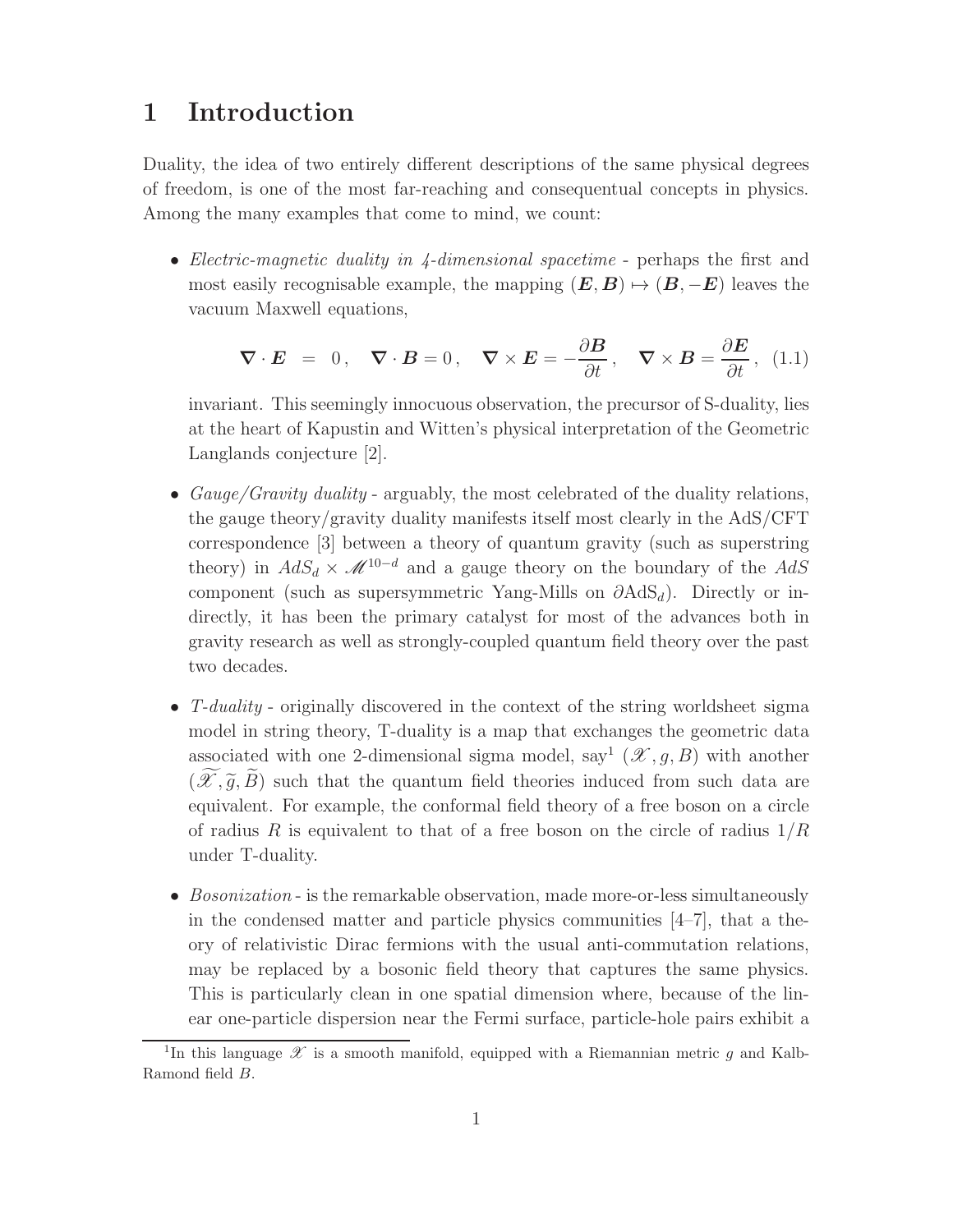quasi-particle-like dispersion near zero momentum and propagate as a coherent bosonic particle.

Common to all of these examples is the fact that the duality maps one theory at strong (weak) coupling to another at weak (strong) coupling. Moreover, all but the gauge/gravity duality in the list above can be expressed formally in terms of a path integral. Roughly, one starts with a path integral,

$$
Z_{\text{master}} = \int \mathcal{D}\Phi \mathcal{D}\Lambda \, \exp\left(S_{\text{master}}[\Phi,\Lambda]\right) \,, \tag{1.2}
$$

over a space of auxillary fields and shows that integrating out one or other set of fields produces the path integral corresponding to the action function  $S[\Phi]$  or its dual  $\widetilde{S}[\Lambda]$ . While this path integral formulation was well known for T-duality, it was not until the seminal work of Burgess and Quevedo  $[8]$  that it was understood that  $1+1$ dimensional bosonization could also be understood as a duality in this sense. With a bose-fermi duality (bosonization) and a bose-bose duality (T-duality) in place, it seems like it was only a matter of time before the dots were connected to reveal a duality web in 2-dimensional spacetime. Surprisingly, this was only carried out in the pedagogical work of Karch et.al. in 2019 [9], with the use of some sophisticated tools from the theory of quadratic forms and lessons learnt from condensed matter theory, in the intervening years.

One such lesson was the realization that matter coupled to Chern-Simons gauge theory in 2+1-dimensions exhibits a remarkably rich structure. This is beautifully captured by Aharony's conjectured Chern-Simons-matter dualities [10],

$$
N_f \text{ fermions} + U(k)_{-N+\frac{N_f}{2}, -N+\frac{N_f}{2}} \longleftrightarrow N_f \text{ scalars} + SU(N)_k ,
$$
  
\n
$$
N_f \text{ fermions} + SU(k)_{-N+\frac{N_f}{2}} \longleftrightarrow N_f \text{ scalars} + U(N)_{k,k} ,
$$
  
\n
$$
N_f \text{ fermions} + U(k)_{-N+\frac{N_f}{2}, -N-k+\frac{N_f}{2}} \longleftrightarrow N_f \text{ scalars} + U(N)_{k,k+N} ,
$$

where the  $+$  denotes a coupling between the matter field and a Chern-Simons field with a particular gauge group, and  $U(N)_{k,l} \equiv (SU(N)_k \times U(1)_{N l})/\mathbb{Z}_N$ . In particular, the choice  $N_f = N = k = 1$  identifies two interesting cases; a scalar at the Wilson-Fisher fixed point is dual to a fermion coupled to an abelian Chern-Simons gauge field, and a free fermion is dual to a gauged Wilson-Fisher scalar.

Another lesson came from the condensed matter physics of a  $(3+1)$ -dimensional topological insulator whose (2+1)-dimensional boundary exhibits dual descriptions in terms of (i) a massless Dirac fermion coupled to an external gauge field,  $\mathscr{L} = i \overline{\Psi} \mathscr{D}_A \Psi$ , and (ii) another Dirac fermion coupled to a gauge field, say  $a$ , which is itself coupled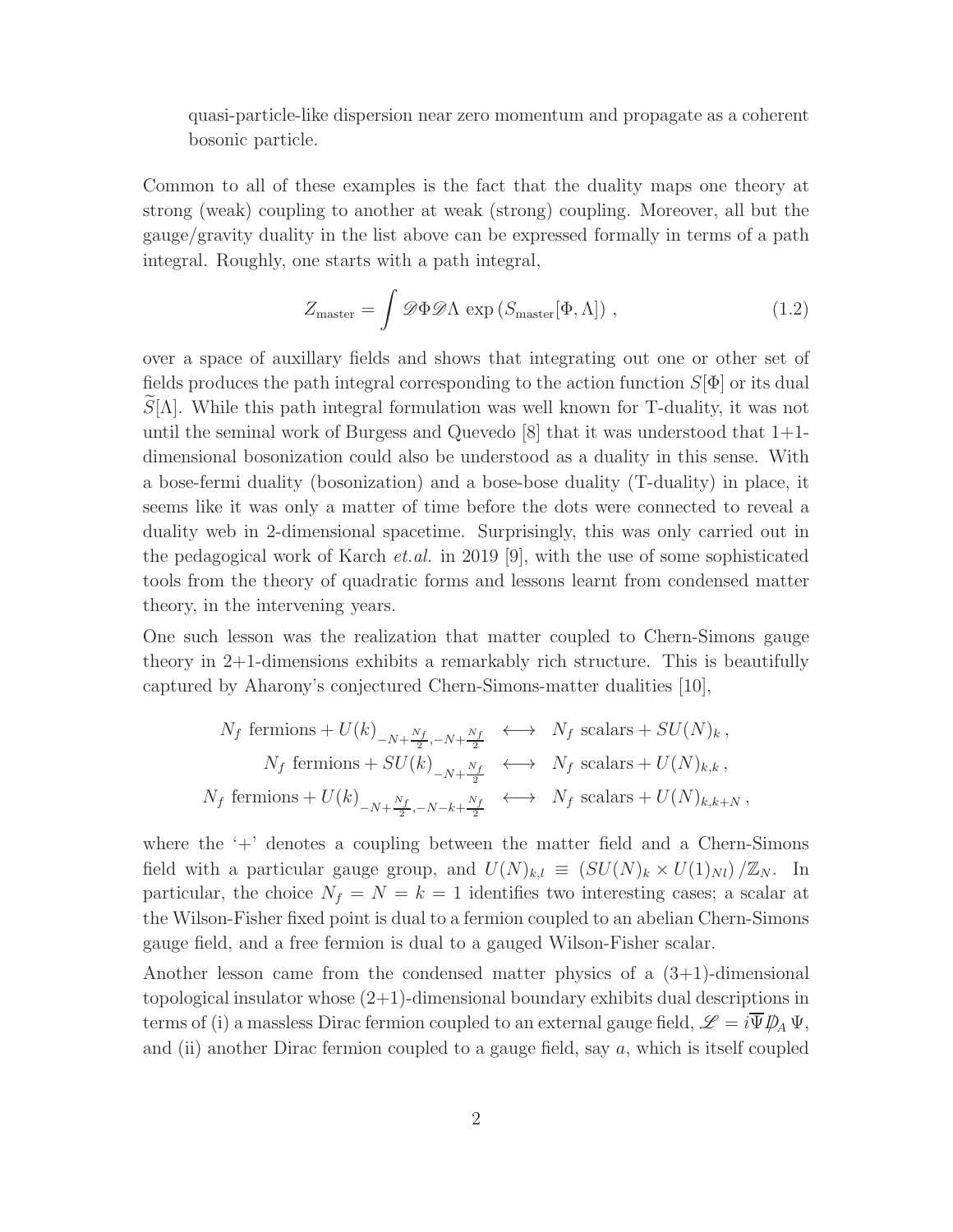to the external gauge field<sup>2</sup>,  $\mathscr{L}_{\text{dual}} = i\overline{\chi}\mathscr{P}_a\chi + \frac{1}{4\pi}Ada$ . This was recognised in [12,13] as a fermionic version of the more well-known bosonic particle-vortex duality [14,15] between the  $O(2)$  Wilson-Fisher scalar  $\mathscr{L}_{WF} = |D_B \Phi|^2 - |\Phi|^4$  and its gauged counterpart,  $\mathscr{L}_{AH} = |D_b \phi|^2 - |\phi|^4 + \frac{1}{2\pi}$  $\frac{1}{2\pi}b\,dB$ , the 3-dimensional abelian Higgs model.

These three, seemingly disparate, threads were recognised to be part of an larger web of non-supersymmetric dualities in the summer of 2016 [11, 16, 17], precipitating a slew of results from both high energy and condensed matter communities that have led to a far deeper understanding of the phases of quantum matter. For an excellent and pedagogical account of the arguments leading to the 3 dimensional duality web, and many of the subsequent developments, we refer the interested reader to the excellent reviews  $[18, 19]$  and references therein. As so eloquently put in  $[9]$ ; dualities beget dualities. Much of this begetting is realised through path integral manipulations [20] that relate the partition functions in the dual pair and, on the face of it, and up to the existence of certain topological invariants, none of these manipulations appear to depend in a crucial way on the number of dimensions in the problem, which begs the question:

#### If duality webs exist in 2- and 3-dimensional spacetimes, could one also exist in  $4D$ ?

Given the utility of the 3 dimensional duality web in driving developments in ultra quantum matter - mostly planar electronic matter residing on the boundary of bulk (3+1)-dimensional topological insulators, but also other novel quantum matter such as graphene - over the past few years, it is clear that a similar set of relations describing the quantum phases of bulk physics would be equally important. There are, however, some subtle issues that need unpacking first.

The most pressing among these is that, both in 2- and 3-dimensions, the seed of the duality web, from which the rest of the duality relations could be derived, is bosonization. In  $D = d + 1$  spacetime dimensions, the duality approach to bosonization of [20] maps a theory with a massive Dirac fermion to one for a Kalb-Ramond  $(d-1)$ -form B. This in turn can be formulated as a scalar field theory with derivative interactions. However, while the bosonic theory retains several desirable properties such as gauge invariance under  $B \to B + d\omega$  with  $(d-2)$ -form  $\omega$ ; others, such as locality, are lost for  $D \geq 4$ . For example, in the large m limit, and in the notation

<sup>&</sup>lt;sup>2</sup>As pointed out in [11], this statement is not precisely true since the gauge-invariance (mod  $2\pi$ ) of the  $Ada/4\pi$  term is incompatible with standard Dirac quantization. For a detailed discussion, and resolution, of this subtle issue, see [11].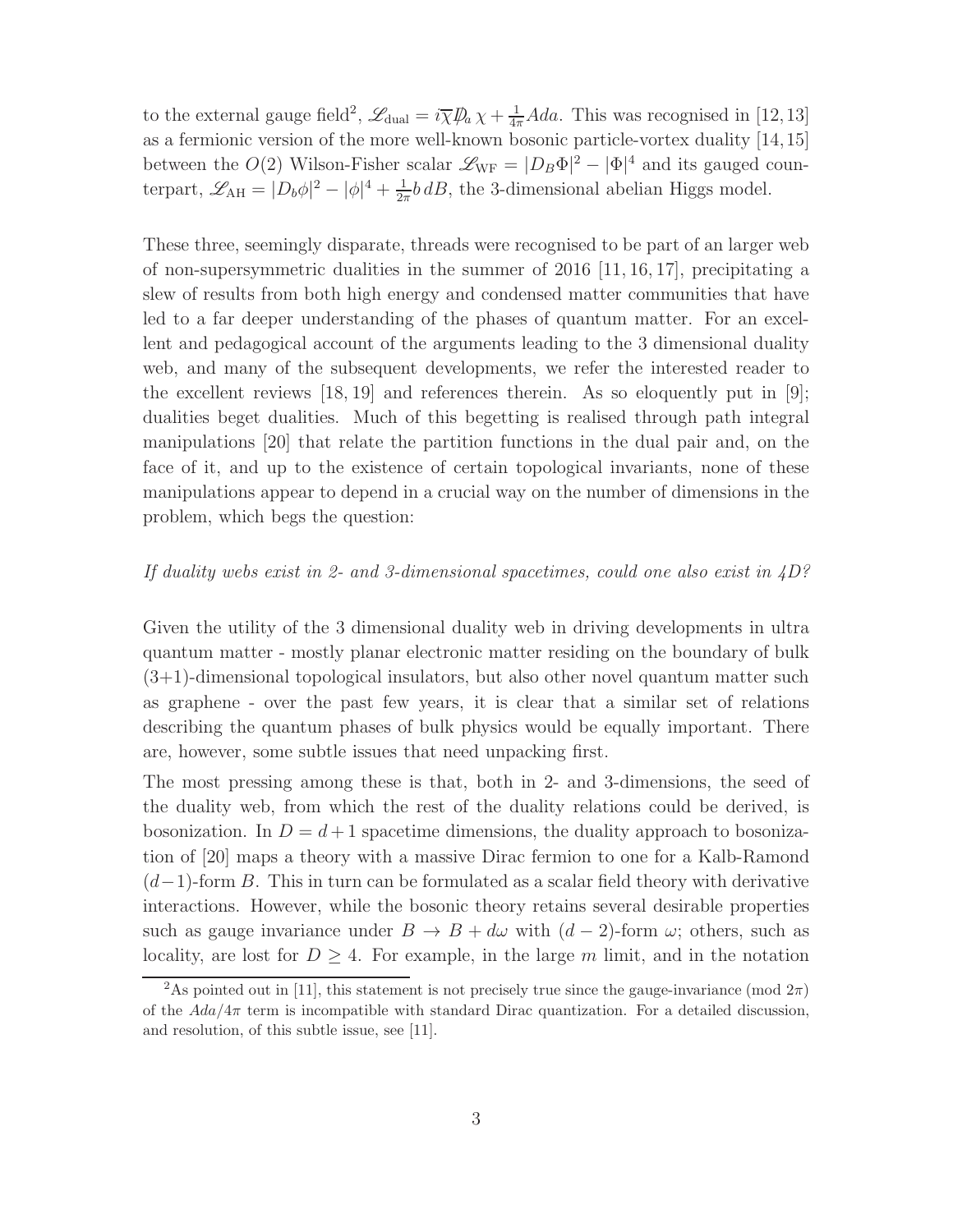above,

$$
-\overline{\psi}(\partial\!\!\!/\,\!+\,m+i\phi)\,\psi\quad\longleftrightarrow\quad -\frac{1}{k_D}\Omega\frac{1}{\square}\Omega+\Omega a\,,
$$

where a is an external gauge field to which the fermion couples,  $k_D$  is a D-dependent constant and the bosonic field  $\Omega$  is the Hodge dual of the field strength for the Lagrange multiplier field  $\Lambda$ . Still, there are reasons to be optimistic. The most compelling was already pointed out in [11] where the authors provide solid, yet circumstantial, arguments for the embedding of the 3-dimensional duality web into a 4-dimensional spacetime in which the various dualities (particle-vortex, bose-fermi and fermi-fermi) reside on a 2+1 dimensional boundary, coupled through a complex coupling  $\tau \equiv \frac{\theta}{2\pi} + \frac{2\pi i}{e^2}$  $\frac{2\pi i}{e^2}$  to a half-space bulk action for the gauge fields. Inspired by this argument, the recent construction of a 4-dimensional fermion-fermion duality in [21], and following the 3-dimensional construction in given in [1], we attempt here to provide a direct construction of a 4-dimensional duality web.

While the path integral manipulations we employ are of course not new, the central premise of this article namely the existence of a fully 4 dimensional duality web is, to the best of our knowledge, a new and novel addition to the existing 2- and 3 dimensional duality webs. For its pedagogical value, we show how our construction fits in with the arguments given by Seiberg et.al in [11] and perform the dimensional reduction to the 3-dimensional web. A key feature of our construction, which it inherits from that in [1], is that the duality is performed away from criticality; we gap the theory with a non-zero mass, carry out the duality at the level of the path integral and then tune the mass (which we will view as a regulator, of sorts) to zero.

The paper is organised as follows; section 2 reviews the 3-dimensional construction of the basic bosonization map given in [1], paying attention to the details of how this is used to thread together a web of boson-fermion, boson-boson and fermion-fermion dualities. In section 3, we lift this to  $(3+1)$ -dimensions where (modulo the locality issue above) the 4-dimensional analog of bosonization, at least in its realization as a duality, is known. More tricky to define is the higher dimensional analog of the bosonic particle-vortex duality. Here also, we review the recent fermion-fermion duality of [21], pointing out some subtleties that make it not quite what we want for the duality web. In section 4, we bring these ingredients together to construct, directly at the path integral level, the 4-dimensional duality web. We conclude with a discussion of some implications for the condensed matter physics of bulk topological insulators.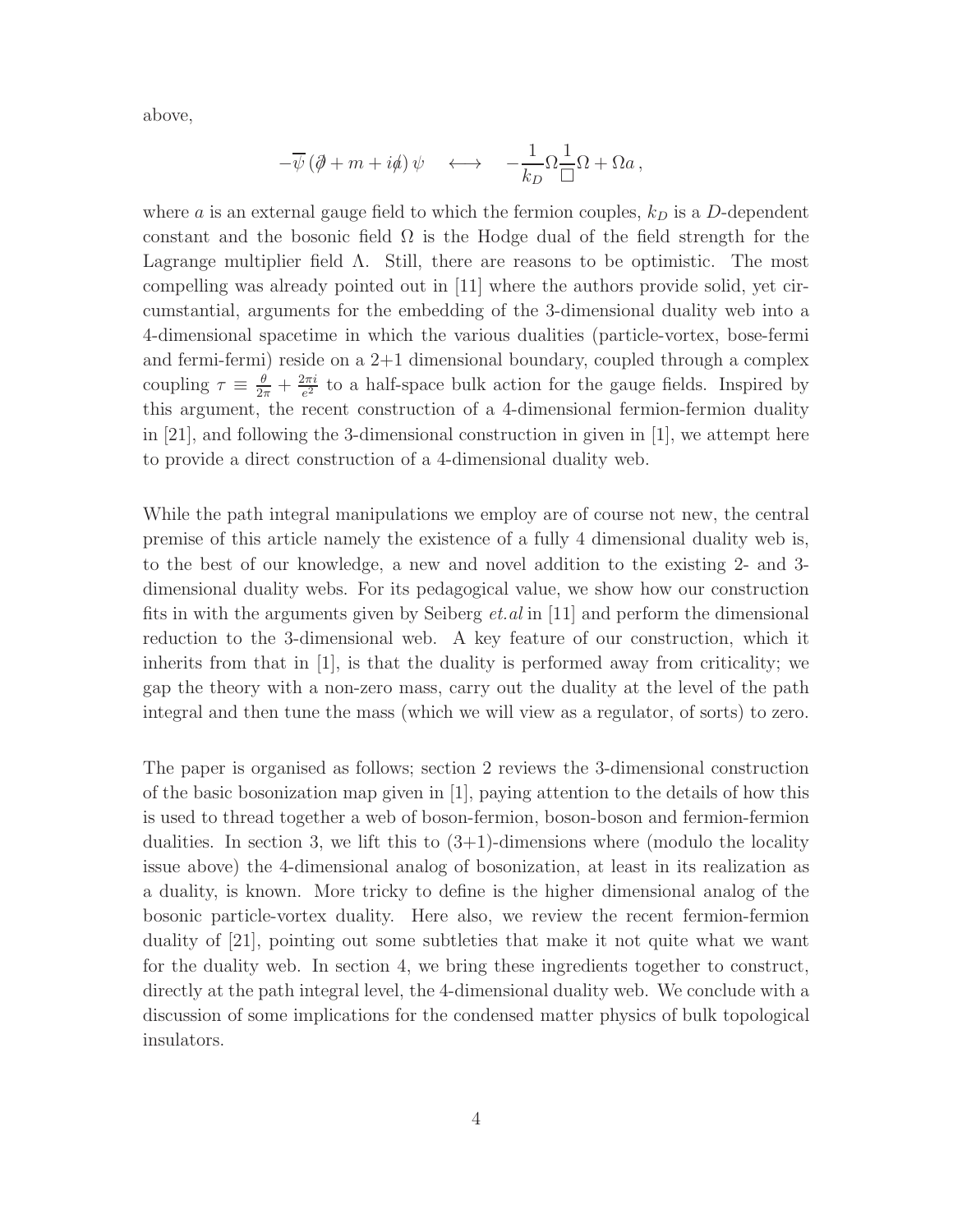### 2 A review of the 3-dimensional web construction

Before proceeding to the 4-dimensional case of interest to us, it will be useful to establish some conventions and familiarise ourselves with the path integral manipulations required by reviewing the construction of the 3 dimensional duality web. While our primary interest will be with 4-dimensional spacetime, much of our notation will carry over from 3 dimensions. To begin, bosons will generally be denoted  $\phi$ , fermions by  $\psi$ , external (non-dynamical) gauge fields by capitalised letters like  $A = A_{\mu} dx^{\mu}$  and emergent gauge fields (usually arising from gauging some internal symmetries) by lower case letters such as  $a = a_{\mu} dx^{\mu}$ . A massive scalar has action

$$
S_{\text{scalar}}[\phi; A] = \int d^3x \, (|D\phi|^2 - m^2|\phi|^2) \,, \tag{2.1}
$$

where the operator  $D \equiv d - iA$  minimally couples the scalar to an external  $U(1)$ gauge field. We will also have need to add a quartic operator  $-\alpha |\phi|^4$  term to this, in which case we'll denote the action  $S_{\text{boson}}[\phi; A; \alpha]$ . Similarly, the action for a gapped Dirac fermion, coupled to an external  $U(1)$  gauge field, will be given by

$$
S_{\text{fermion}}[\psi; A] = \int d^3x \, i\overline{\psi} \left(\rlap{\,/}D + m\right)\psi \,, \tag{2.2}
$$

with  $\mathcal{D} = \gamma^{\mu} D_{\mu}$  as usual. Central to the transmutation of statistics in 2+1-dimensions is the idea of flux attachment; adding a single flux quantum to a (fermion) boson changes it into a (boson) fermion. In a relativistic theory such as the ones considered in this section, this is accomplished by coupling to a Chern-Simons term<sup>3</sup>

$$
S_{\rm CS}[A] = \frac{k}{4\pi} \int A \, dA \,,\tag{2.3}
$$

with Chern-Simons level  $k \in \mathbb{Z}$ , to ensure that this term is gauge invariant if  $F = dA$ is canonically normalized. More relevant for our 4-dimensional construction is the related BF-coupling

$$
S_{\rm BF}[A;B] = \frac{1}{2\pi} \int A \, dB = S_{\rm BF}[B;A] + \text{boundary term},\tag{2.4}
$$

with the coefficient chosen so that the flux  $\frac{1}{2}$  $2\pi$ Z  $dB$  has unit charge under  $A$ . Having set up our notation, let us be clear about what we mean by 'duality'. We will call two theories dual to each other in the infrared, if their partition functions are equal. Establishing this equality is non-trivial but, fortunately, at least algorithmic. Following [20], to dualise a given theory, say theory A, with action  $S_A[\phi]$ , we:

<sup>&</sup>lt;sup>3</sup>In this, and what follows, expressions like A dA are shorthand for  $A \wedge dA$  which, in turn is the differential form notation for the indexed expression  $\epsilon^{\mu\nu\lambda}A_{\mu}\partial_{\nu}A_{\lambda}$ .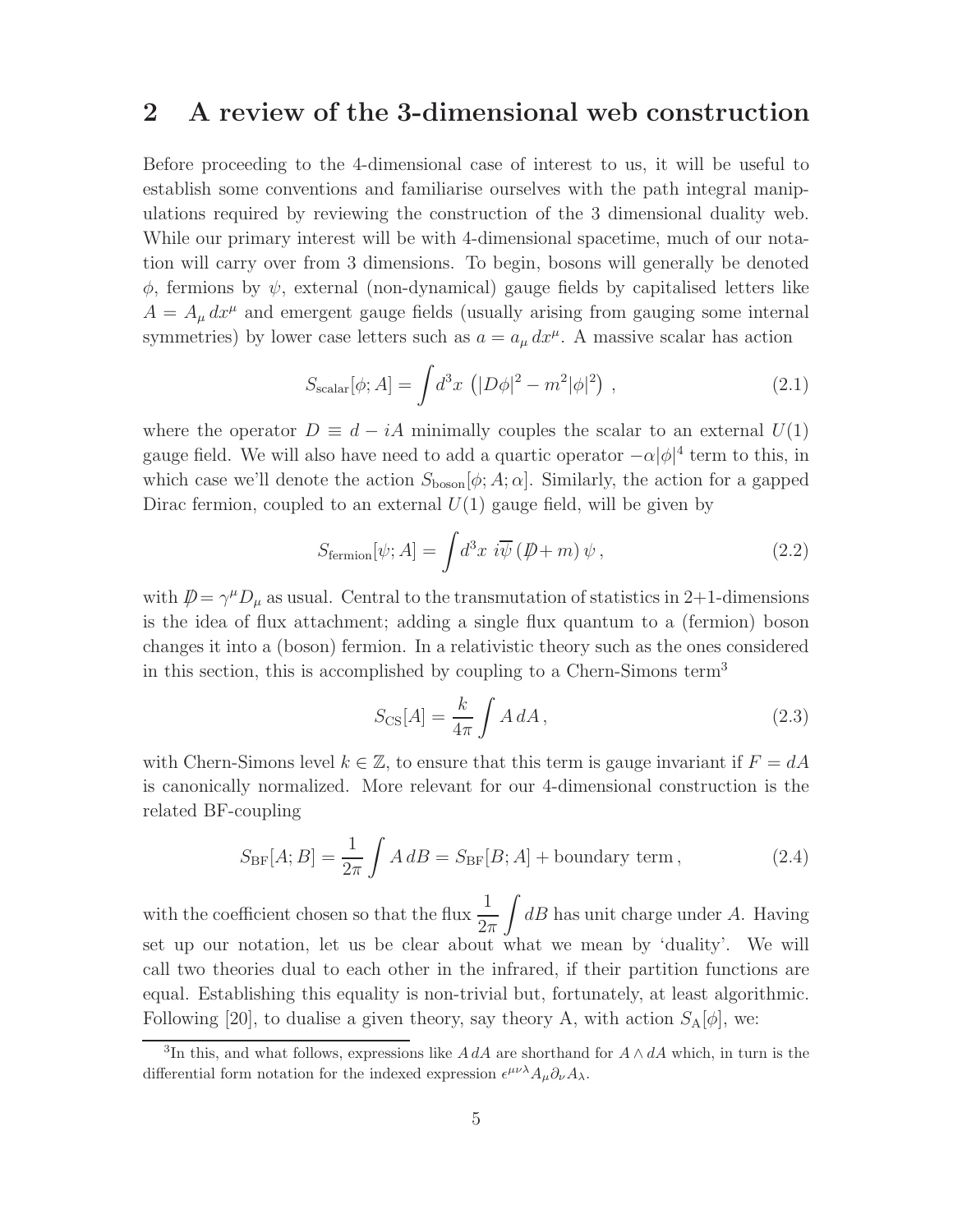- Gauge an internal symmetry of the theory, which introduces a dynamical gauge field a over which a functional integral is to be performed.
- Constrain a to be pure gauge by imposing the flatness condition  $f = da = 0$ through a Lagrange multiplier  $\Lambda$  in the path integral. This ensures that we are not adding any additional degrees of freedom. Taken together, this produces a master action  $S_{\text{master}}[\phi; a; \Lambda]$ .
- Integrating out  $\Lambda$ , followed by a results in the original theory A. On the other hand, reversing the order and integrating out a, followed by  $\phi$  produces a new theory, B say, with action  $S_B[\Lambda]$ , for the dual field  $\Lambda$ .

This entire process, including subtleties introduced into the path integral measure through gauge-fixing and a Fadeev-Popov determinant, is then summarised, rather tersely, as  $S_A[\phi] \longleftrightarrow S_B[\Lambda]$ . To illustrate this construction let us now review the 3-dimensional duality web, following closely the form derived in [1,16,22]. As stated above, the basic web consists of three interconnected dualities - bose-bose, fermifermi and bose-fermi - and while it is true that any of these can serve as a seed for the full web, we will usually begin with the last and work our way back.

#### 2.1 Bose-Fermi

With this in mind, let us define the basic 3-dimensional bosonization duality. In its mass deformed version<sup>4</sup>, as defined in  $[22]$ , it is a map between a massive Dirac fermion coupled to an external gauge field  $A = A_{\mu} dx^{\mu}$  whose Chern-Simons flux we denote  $\text{CS}[A]$ , and a complex scalar coupled to the same gauge field. At the level of the partition function, this is a statement of equality between the fermion partition function,

$$
Z_{\text{fermion}}[A; m] \equiv \int \mathscr{D}\psi \exp\left(iS_{\text{fermion}}[\psi; A]\right); \qquad (2.5)
$$

and that of the scalar with flux attached,

$$
Z_{\text{scalar+flux}}[A] = \int \mathcal{D}a \mathcal{D}\phi \exp\left(iS_{\text{scalar}}[\phi; a] + iS_{\text{CS}}[a] + iS_{\text{BF}}[a, A]\right) \tag{2.6}
$$

via the relation

$$
Z_{\text{fermion}}[A;m]e^{-\frac{i}{2}S_{\text{CS}}[A]} = Z_{\text{scalar}+\text{flux}}[A].\tag{2.7}
$$

<sup>4</sup>Here the mass term for the fermion is to be thought of as a regulator taking one away from the quantum critical point at  $m = 0$ . We shall have more to say about this in the 4-dimensional case later.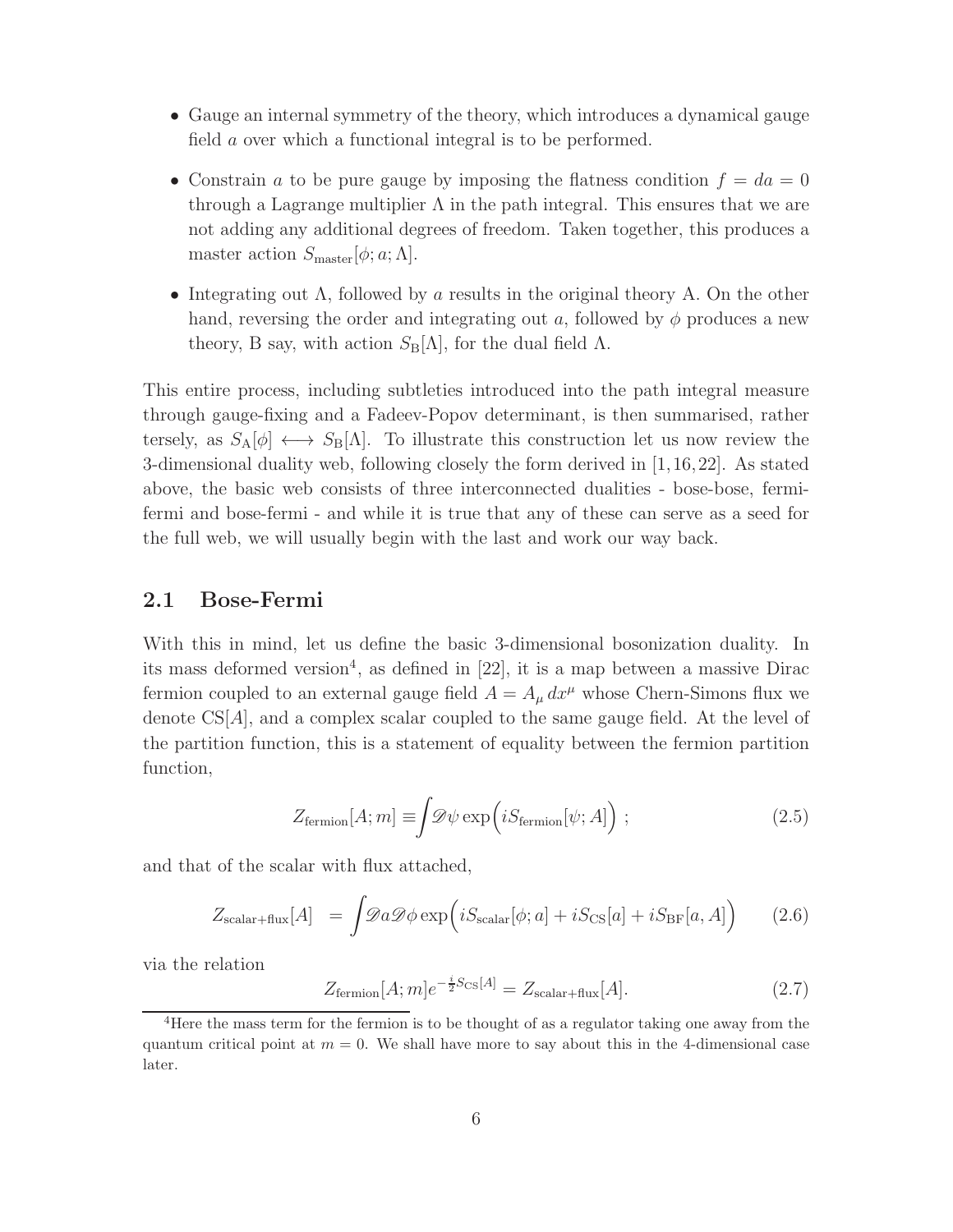At this juncture, there are a few points that warrant mention. The first is that (2.7) is, as alluded to earlier, really the result of implementing the full duality algorithm above. The second is that this equality of partition functions holds in the infra-red limit in which we send the quartic scalar coupling  $\alpha \to \infty$  while simultaneously tuning the scalar mass to zero in order to hit the Wilson-Fisher fixed point. Writing the complex scalar as  $\phi = \phi_0 e^{i\theta}$ , the relevant relation is then really

$$
Z_{\text{scalar+flux}}[A] = \lim_{\alpha \to \infty, E \ll \alpha} \int \mathcal{D}a_{\mu} \mathcal{D}\phi_0 \mathcal{D}\theta \mathcal{D}\sigma \times
$$
  
 
$$
\times \exp \left\{ iS_{\text{scalar}}[\theta, a; \phi_0] + iS_{\text{CS}}[a] + iS_{\text{BF}}[a, A] -i \int d^3x \left[ \frac{1}{2} (\partial_{\mu} \phi_0)^2 + \sigma (\phi_0^2 - m) + \frac{\sigma^2}{2\alpha} \right] \right\}.
$$
  
= 
$$
\int \mathcal{D}a_{\mu} \mathcal{D}\theta \exp \left( iS_{\text{scalar}}[\theta, a; \phi_0] + iS_{\text{CS}}[a] + iS_{\text{BF}}[a, A] \right), (2.8)
$$

with  $S_{\text{scalar}}[\theta, a; \phi_0] \equiv -\frac{1}{2} \int d^3x \, \phi_0^2 (\partial_\mu \theta + a_\mu)^2$ . Incidentally, this same limit suppresses the Maxwell term  $(da)^2/4e^2$  for the dynamical gauge field relative to its Chern-Simons term since  $e \to \infty$ . Finally, to construct the duality web, we will need the time-reversed version of (2.7). Since, under the time-reversal operator, each of the BF and CS terms pick up a minus sign only, we find that

$$
Z_{\text{fermion}}[A]e^{+\frac{i}{2}S_{\text{CS}}[A]} = \widetilde{Z}_{\text{scalar}+\text{flux}}[A] \equiv \int \mathscr{D}\phi \mathscr{D}a \exp\left(iS_{\text{scalar}}[\phi,a] - iS_{\text{CS}}[a] - iS_{\text{BF}}[a,A]\right).
$$
\n(2.9)

Equations (2.7) and (2.9) can then be taken as seeds for the remaining fermi-fermi and bose-bose dualities as follows. At this point, they are postulated, but in the final subsection of this section we will show how they were proven, in a certain limit, in [1]

### 2.2 Fermi-Fermi

The fermi-fermi thread of the duality web builds on the seminal conjecture of Son that the composite fermion that so successfully explains a number of phenomena associated to the fractional quantum Hall effect is a Dirac fermion. In a nutshell, this duality posits that a massless Dirac fermion  $\psi$ , coupled to an external field A is dual to a composite Dirac fermion  $\chi$  coupled to a dynamical gauge field a which is itself coupled to A through a BF coupling. The latter theory is simply  $QED<sub>3</sub>$  with a single fermion flavour and an additional BF coupling between the external gauge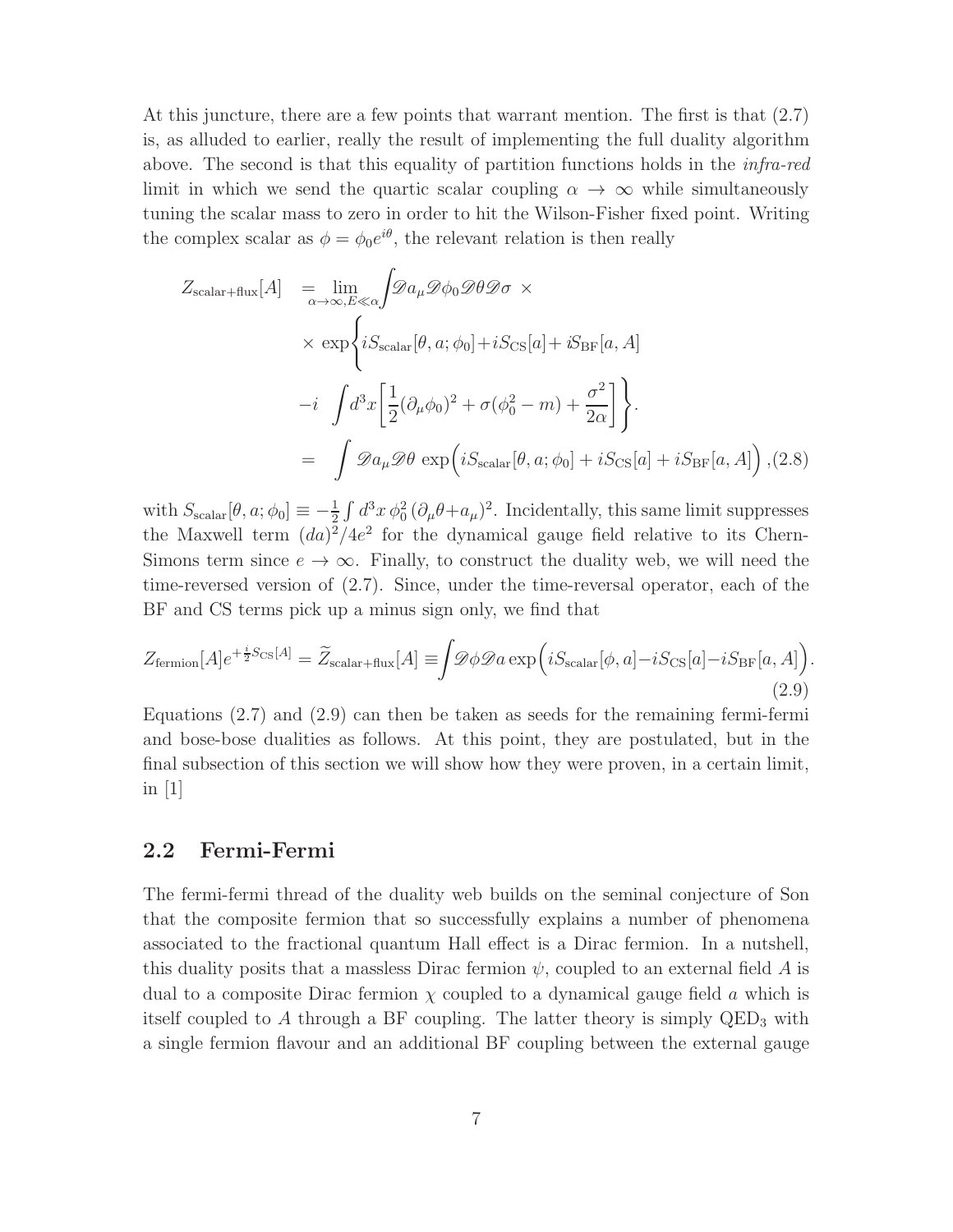field and a fluctuating one<sup>5</sup>. It is described by the partition function

$$
Z_{\text{QED}_3}[A; m] = \int \mathscr{D}\chi \mathscr{D}a \exp\left(iS_{\text{fermion}}[\chi, a] + \frac{i}{2}S_{\text{BF}}[a, A]\right),\tag{2.10}
$$

so that Son's duality reads

$$
Z_{\text{QED}_3}[A] = Z_{\text{fermion}}[A]. \tag{2.11}
$$

This relation follows from the basic bosonization duality as follows:

- Starting from the basic bosonization relation  $(2.7)$ , we promote external gauge field A to a dynamical one a with a BF-coupling  $\frac{i}{2}S_{\text{BF}}[\bar{a};A]$  to a new external field, also denoted by  $A$  and then integrate over  $a$  in the functional integral.
- With this, the left-hand side of  $(2.7)$  becomes  $Z_{\text{QED}_3}[A]$  as above. The right hand side on the other hand becomes

$$
Z_{\text{scalar+fluxes}}[A] = \int \mathcal{D}\phi \mathcal{D}a \mathcal{D}\tilde{a} \exp\left(iS_{\text{scalar}}[\phi; \tilde{a}] + iS_{\text{CS}}[\tilde{a}] + iS_{\text{CS}}[\tilde{a}] + iS_{\text{BF}}[\tilde{a}, a] + \frac{i}{2}S_{\text{BF}}[a, A] + \frac{i}{2}S_{\text{CS}}[a]\right).
$$
 (2.12)

• Now, integrating over the statistical field a, using its equation of motion,  $da =$  $-(dA + 2d\tilde{a})$ , substituting back into the action, and collecting terms gives

$$
e^{-\frac{i}{2}S_{\text{CS}}[A]}\int \mathscr{D}\phi \mathscr{D}\tilde{a} \exp\left(iS_{\text{scalar}}[\phi;\tilde{a}] - iS_{\text{CS}}[\tilde{a}] - iS_{\text{BF}}[\tilde{a},A]\right),\tag{2.13}
$$

in which we recognise the functional integral as the scalar side of the timereversed bosonization relation (4.1). Together with the contact interaction  $e^{+\frac{i}{2}S_{\text{CS}}[A]}$  then, this equates finally to  $Z_{\text{fermion}}[A]$ , establishing the fermionic particle-vortex duality.

#### 2.3 Bose-Bose

The final thread in the 3D duality web is the duality between two bosonic theories. The derivation of this duality hinges on an intermediate bosonization step that amounts to attaching flux to a fermion in the process transmuting it into a boson so it will be worth our while to clarify this first before moving on. To attach a background flux to a fermion, we start with the fermion partition function  $Z_{\text{fermion}}[A]$ , promote the external gauge field to a dynamical one, b say, then couple the latter to

<sup>&</sup>lt;sup>5</sup>Strictly speaking, one should call this "BF-QED<sub>3</sub>", but we will drop the "BF" in what follows, for simplicity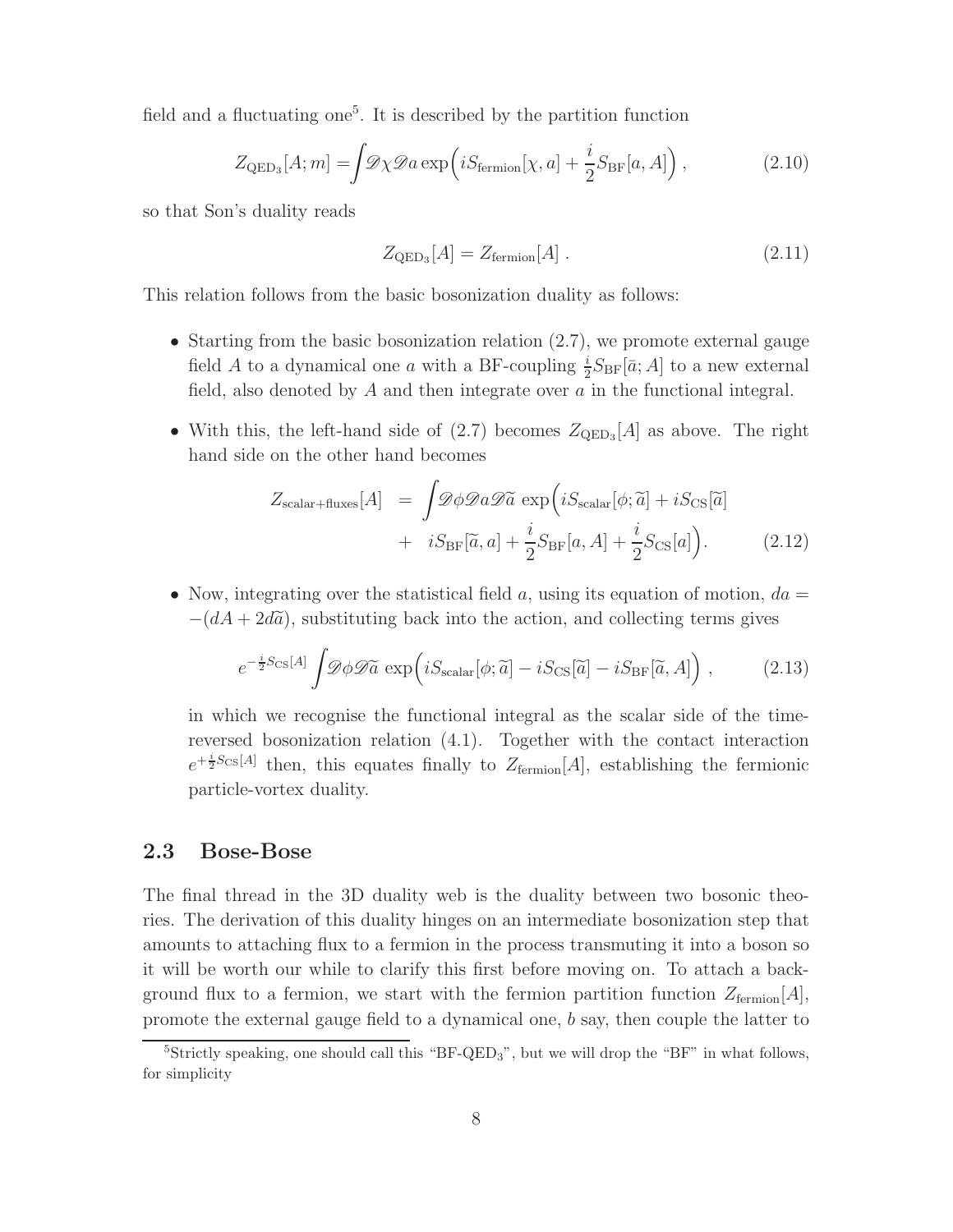another external gauge field A through a BF coupling and, finally, integrate over b in the functional integral. The result is that

$$
Z_{\text{fermion+flux}}[A] = \int \mathcal{D}b \, Z_{\text{fermion}}[b] e^{-\frac{i}{2}S_{\text{CS}}[b] - iS_{\text{BF}}[b,A]} \,. \tag{2.14}
$$

On the other hand, the basic bosonization duality  $(2.7)$ , replaces  $Z_{\text{fermion}}[b]$  with  $Z_{\text{scalar}+\text{flux}}[b]e^{\frac{i}{2}S_{\text{CS}}[b]}$  in the functional integral, and since the 1-form b appears linearly, the integration over b can be carried out using its equation of motion  $db = dA$  or, in the absence of any holonomies<sup>6</sup> substituting  $b = A$  into the partition function to obtain  $Z_{\text{scalar}}[A]e^{iS_{\text{CS}}[A]}$ . In summary then, we have the new bosonization relation

$$
Z_{\text{fermion+flux}}[A] = Z_{\text{scalar}}[A]e^{iS_{\text{CS}}[A]}, \qquad (2.15)
$$

which also has a handy time-reversed version where, as usual, we change the sign of the CS and BF couplings to give

$$
Z_{\text{scalar}}[A]e^{-iS_{\text{CS}}[A]} = \widetilde{Z}_{\text{fermion} + \text{flux}}[A] \equiv \int \mathcal{D}a \, Z_{\text{fermion}}[a] \exp\left(\frac{i}{2}S_{\text{CS}}[a] + iS_{\text{BF}}[a, A]\right). \tag{2.16}
$$

Now we play exactly the same game with (2.15) in the form

$$
Z_{\text{fermion+flux}}[A]e^{-iS_{\text{CS}}[A]} = Z_{\text{scalar}}[A]. \tag{2.17}
$$

On the left hand side, promoting the background  $A$  to a dynamical  $b$ , coupling in a new background field, A and functionally integrating results in

$$
\int \mathscr{D}a \mathscr{D}b \ Z_{\text{fermion}}[b] \exp\left(-\frac{i}{2}S_{\text{CS}}[a] - iS_{\text{BF}}[a;b] - iS_{\text{CS}}[b] - iS_{\text{BF}}[b,A]\right). \tag{2.18}
$$

Again, since b enters this expression linearly, we can integrate it out via its equation of motion,  $db = dA - da$ . With the no-holonomies caveat in place we can replace b with  $A - a$  in the partition function to find (on the left-hand side)

$$
\int \mathscr{D}aZ_{\text{fermion}}[A]e^{\frac{i}{2}S_{\text{CS}}[a]+iS_{\text{BF}}[a,A]+iS_{\text{CS}}[A]} = \widetilde{Z}_{\text{fermion}+\text{flux}}[A]e^{\frac{i}{2}S_{\text{CS}}[A]} = Z_{\text{scalar}}[A] \tag{2.19}
$$

On the right hand side of (2.15), the process of promoting the external gauge field to a dynamical one (and subsequent coupling to another external field) is another way of saying that we have *gauged* the global background  $U(1)$ . Consequently, the theory on the right hand side is simply scalar  $QED<sub>3</sub>$ . Finally then, the boson-boson map reads

$$
Z_{\text{scalar}-\text{QED}}[S] = Z_{\text{scalar}}[S] \ . \tag{2.20}
$$

If the scalar is massless with a quartic self-interaction, this is the statement that a Wilson-Fisher scalar is dual to a gauged Wilson-Fisher scalar, otherwise known as particle-vortex duality.

<sup>6</sup>We are glossing over some important, and technical points here since they are not relevant for our present discussion. [16] is an absolute treasure-trove of insight on this and other subtlties.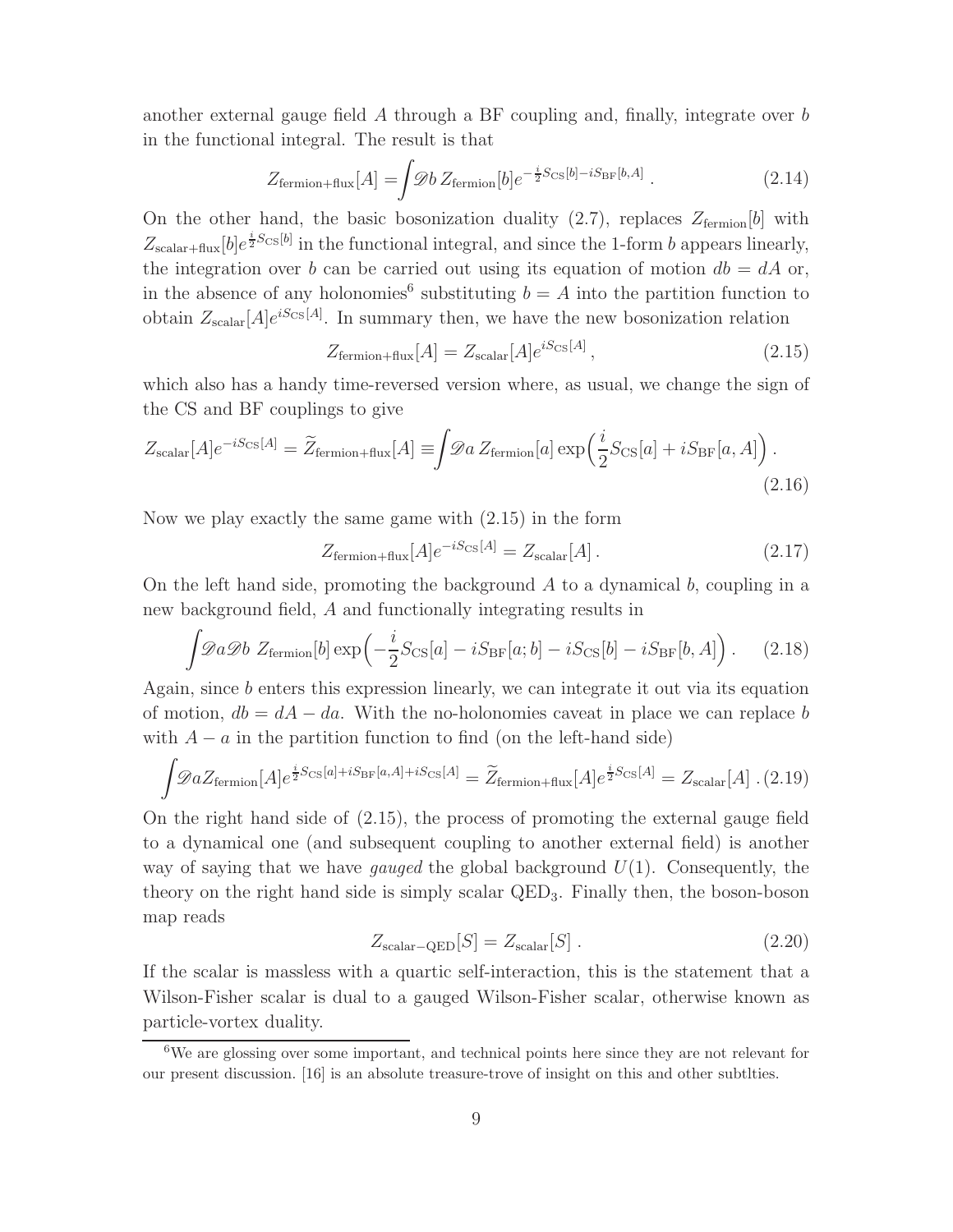### 2.4 A constructive 'proof' of the bosonization step

To prove [1] the bosonization step from the first subsection (and, by extension, the whole duality web, at least in the low energy limit to be defined shortly), one starts with the *particle-vortex duality* in the formulation of  $[15]$ , which is the duality between the particle partition function

$$
Z_{\text{particle}}[\phi_0, A] = \int \mathcal{D}\theta \, e^{iS[\phi_0, \theta, A]}
$$
  

$$
\equiv \int \mathcal{D}\theta \, \exp\left[-i\int d^3x \, \frac{1}{2} \left[ (\partial_\mu \phi_0)^2 + \phi_0^2 (\partial_\mu \theta_{\text{smooth}} + \partial_\mu \theta_{\text{vortex}} + A_\mu)^2 \right] \right]
$$
(2.21)

and the vortex partition function

$$
Z_{\text{vortex}}[\phi_0, A] = \int \mathcal{D}\lambda_{\mu} e^{iS_{\text{dual}}[\phi_0, \lambda, A]}
$$
  
= 
$$
\int \mathcal{D}\lambda_{\mu} \exp\left[-i\int d^3x \left(\frac{1}{2}(\partial_{\mu}\phi_0)^2 + \frac{1}{4(2\pi\phi_0)^2} \Lambda_{\mu\nu} \Lambda^{\mu\nu}\right) + \frac{1}{2\pi} \epsilon^{\mu\nu\rho} \lambda_{\mu} \partial_{\nu} A_{\rho} + j_{\text{vortex}}^{\mu} \lambda_{\mu}\right)\right],
$$
  
(2.22)

with  $\Lambda_{\mu\nu} \equiv \partial_{[\mu} \lambda_{\nu]}$ . If, in addition we consider  $\phi_0$  constant and at low energies where  $E \ll \phi_0^2$ , we can drop the first two terms in the above.

Then we add  $S_{\text{CS}}[A] + S_{\text{BF}}[A;C]$  to the actions in both particle and vortex path integrals (which adds "flux" to both sides), and then integrate over  $A_\mu$  (formerly the electromagnetic field, now integrated over, so it is a "statistical" gauge field) to obtain a function of  $C_{\mu}$ , which now plays the role of the electromagnetic field. On the "particle" side of the duality, we obtain the scalar+flux side of the basic bosonization step that we wanted to prove,

$$
Z'_{\text{particle+flux}}[C] = \int \mathcal{D}A_{\mu} \mathcal{D}\theta \exp\left(iS_{\text{scalar}}[\theta, A; \phi_0] + iS_{\text{CS}}[A] + iS_{\text{BF}}[A; C]\right)
$$
  
= 
$$
Z_{\text{scalar+flux}}[C], \qquad (2.23)
$$

while on the "vortex" side we obtain

$$
Z'_{\text{vortex+flux}}[C] = \int \mathcal{D}A_{\mu} \mathcal{D}\lambda_{\mu} \exp\left(iS_{\text{BF}}.[\lambda;A] + iS_{\text{BF}}[A;C] + iS_{\text{CS}}[A] + i\int d^{3}x \, j_{\text{vortex}}^{\mu} \lambda_{\mu}\right)
$$
\n(2.24)

.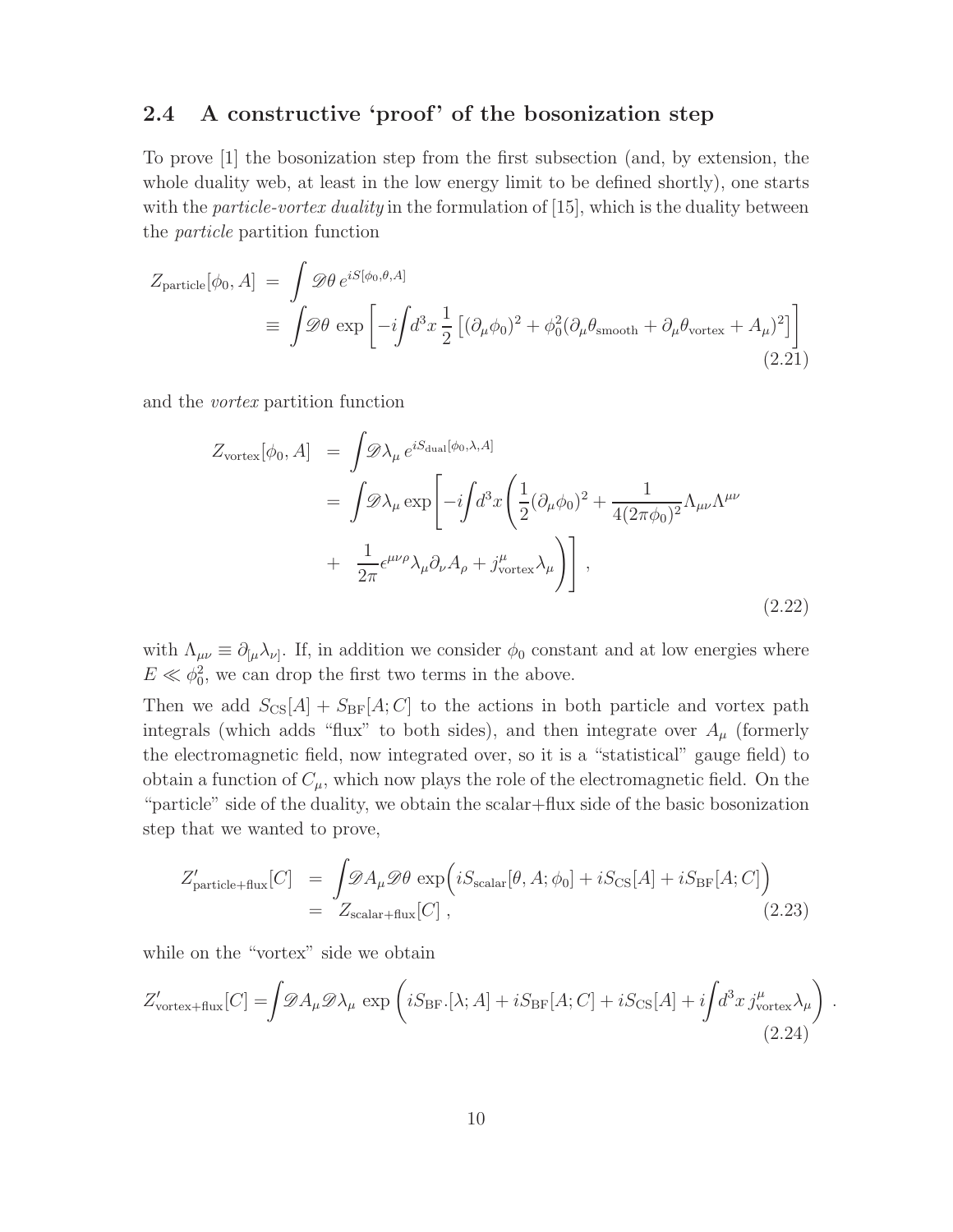Since the action is quadratic in  $A_{\mu}$ , to carry out the integral over  $A_{\mu}$  we can use its equation of motion,  $dA = -(dC + d\lambda)$ , leading to

$$
Z'_{\text{vortex+flux}}[C] = \int \mathscr{D}\lambda_{\mu} \exp\left(-iS_{\text{CS}}[C] - iS_{\text{CS}}[\lambda] - iS_{\text{BF}}[C,\lambda] + i\int d^{3}x \, j_{\text{vortex}}^{\mu} \lambda_{\mu}\right). \tag{2.25}
$$

After a redefinition of  $\lambda_{\mu} \rightarrow \lambda_{\mu} = \sqrt{2} \tilde{\lambda}_{\mu} + C_{\mu} \left( -1 + \frac{1}{\sqrt{2}} \right)$ 2 , we finally obtain the gauge side of the BQ map, with a CS term for  $C_{\mu}$  and a vortex term (which was not included in the original duality web),

$$
Z'_{\text{vortex+flux}}[C] = Z'_{\text{gauge+vortex}}[C] \exp\left[-\frac{i}{2}S_{\text{CS}}[S] - i\int d^3x \, j^{\mu}_{\text{vortex}} C_{\mu} \left(-1 + \frac{1}{\sqrt{2}}\right)\right].\tag{2.26}
$$

The BQ map defined in [8,20], is between the fermion partition function coupled to the field  $C_{\mu}$  and a gauge action coupled to the same,

$$
Z_{\text{fermion}}[C;m] = Z_{\text{gauge}}[C] = \int \mathcal{D}\lambda_{\mu} \exp\left(\frac{-i}{2k_3} \epsilon^{\mu\nu\rho} \lambda_{\mu} \partial_{\nu} \lambda_{\rho} - i \epsilon^{\mu\nu\rho} \lambda_{\mu} \partial_{\nu} C_{\rho}\right)
$$

$$
= \int \mathcal{D}\tilde{\lambda}_{\mu} \exp\left(-2iS_{\text{CS}}[\tilde{\lambda}] - iS_{\text{BF}}[\tilde{\lambda}, C]\right). \tag{2.27}
$$

In order to find the gauge+vortex partition function above, we must replace  $C_\mu \rightarrow$  $C_{\mu} + \partial_{\mu} \theta_{\text{vortex}}$ , giving

$$
Z_{\text{fermion+vortex}}[C;m] = \int \mathcal{D}\psi \mathcal{D}\bar{\psi} \exp\left[i\int \bar{\psi} \left(\partial + m + C + \partial \theta_{\text{vortex}}\right) \psi\right],
$$
  
\n
$$
Z_{\text{gauge+vortex}}[C] = \int \mathcal{D}\tilde{\lambda}_{\mu} \exp\left[-2iS_{\text{CS}}[\tilde{\lambda}] - iC_{\text{BF}}[\tilde{\lambda}, C] - i\int d^{3}x \, j_{\text{vortex}}^{\mu} \tilde{\lambda}_{\mu}\right],
$$
\n(2.28)  
\n
$$
Z_{\text{fermion+vortex}}[C;m] = Z_{\text{gauge+vortex}}[C].
$$

In summary then, we get the basic bosonization duality step we wanted plus a vortex component,

$$
Z_{\text{scalar+flux}}[C] = Z'_{\text{particle+flux}}[C] = Z'_{\text{vortex+flux}}[C],
$$
  
\n
$$
= Z'_{\text{gauge+vortex}}[C] \exp\left[-\frac{i}{2}S_{\text{CS}}[C] - i\int d^3x \, j''_{\text{vortex}} C_{\mu} \left(-1 + \frac{1}{\sqrt{2}}\right)\right], \tag{2.29}
$$
  
\n
$$
= Z'_{\text{fermion+vortex}}[C] \exp\left[-\frac{i}{2}S_{\text{CS}}[C] - i\int d^3x \, j''_{\text{vortex}} C_{\mu} \left(-1 + \frac{1}{\sqrt{2}}\right)\right].
$$

We see that the basic bosonization step was proven constructively, at least in the low-energy limit  $E \ll m = \phi_0^2$ ,  $E \ll \alpha$ , the same parameter as in (2.8). Of course, this does not imply a proof outside this limit (for  $m \to 0$ , in particular), which is what one really wants for the duality web.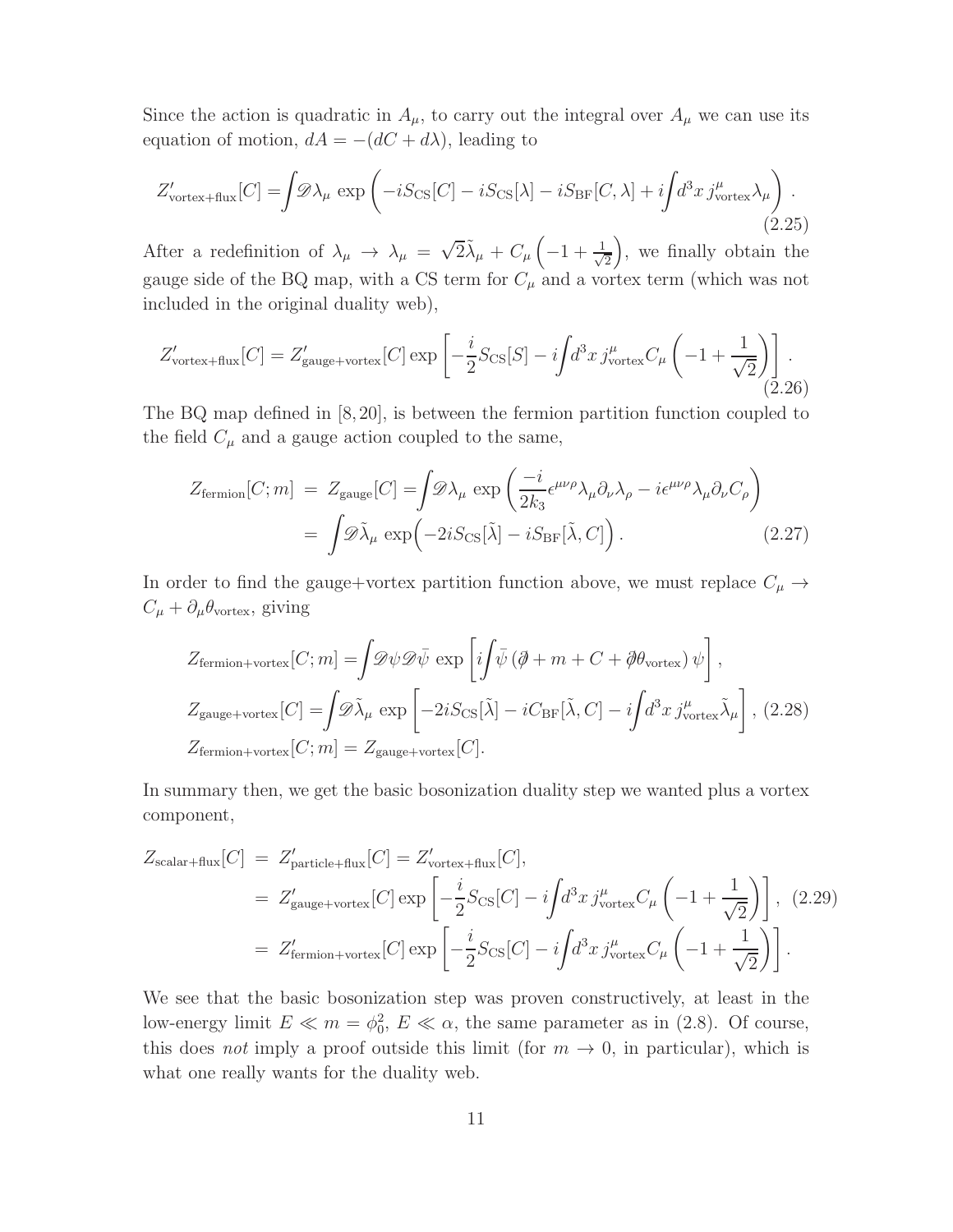In four dimensions, we will follow this same construction of the basic bosonization step, in order to establish a duality web. We will find that it only holds in certain limits so there again, we do not claim to prove the 4-dimensional duality web, but rather to *define* it, constructively in the appropriate limit.

## 3 Four-dimensional dualities

So, the 3-dimensional duality web furnishes an interconnected set of relations between bosonic and fermionic theories. As we have reviewed in the previous section, there are three such classes of relations; bose-bose, fermi-fermi and bose-fermi, together with their time-reversed counterparts. From this construction, we have learnt a few interesting lessons; the first is that the Chern-Simons coupling, peculiar to odd-dimensional spacetimes, is a key player in this construction and the second is that, while any of the dualities can seed the whole web, it really is easiest to begin with a bosonization. Each of these is important to keep in mind for extending the web away from three dimensions. In this section we will follow the procedure laid out in the previous subsection in order to directly construct a basic 4-dimensional bosonization step analogous to the one in three dimensions, which will then be used to seed a 4 dimensional web.

The ingredients for this construction are the 4-dimensional analogs of particle-vortex duality and the bose-fermi duality that we call the BQ map, described in [20]. Fortunately for us, the latter was already constructed in [20]. The analog of particle-vortex duality is, however, a little more subtle. Particle-vortex duality (see, for example,  $[15]$ ) in three dimensions is, of course, based on the Poincaré duality between a scalar and a 1-form gauge field. One dimension higher, a scalar is Poincaré dual to a 2-form "gauge field" corresponding to the antisymmetric tensor  $B_{\mu\nu}$ . Physically, this would point to a particle/vortex-string duality. An attempt at such a duality was considered in [23]) in the context of disordered superfluids in higher dimensions where it was shown that a particle-vortex duality persists in any  $D \geq 3$  with the role of the "vortex" played by codimension-2 branes. While certainly intriguing, for our purposes of constructing a 4-dimensional duality web, we construct a new version of this 4 dimensional particle-vortex-type duality inspired by the related construction in [21]. It will be instructive to review the latter before proceeding further.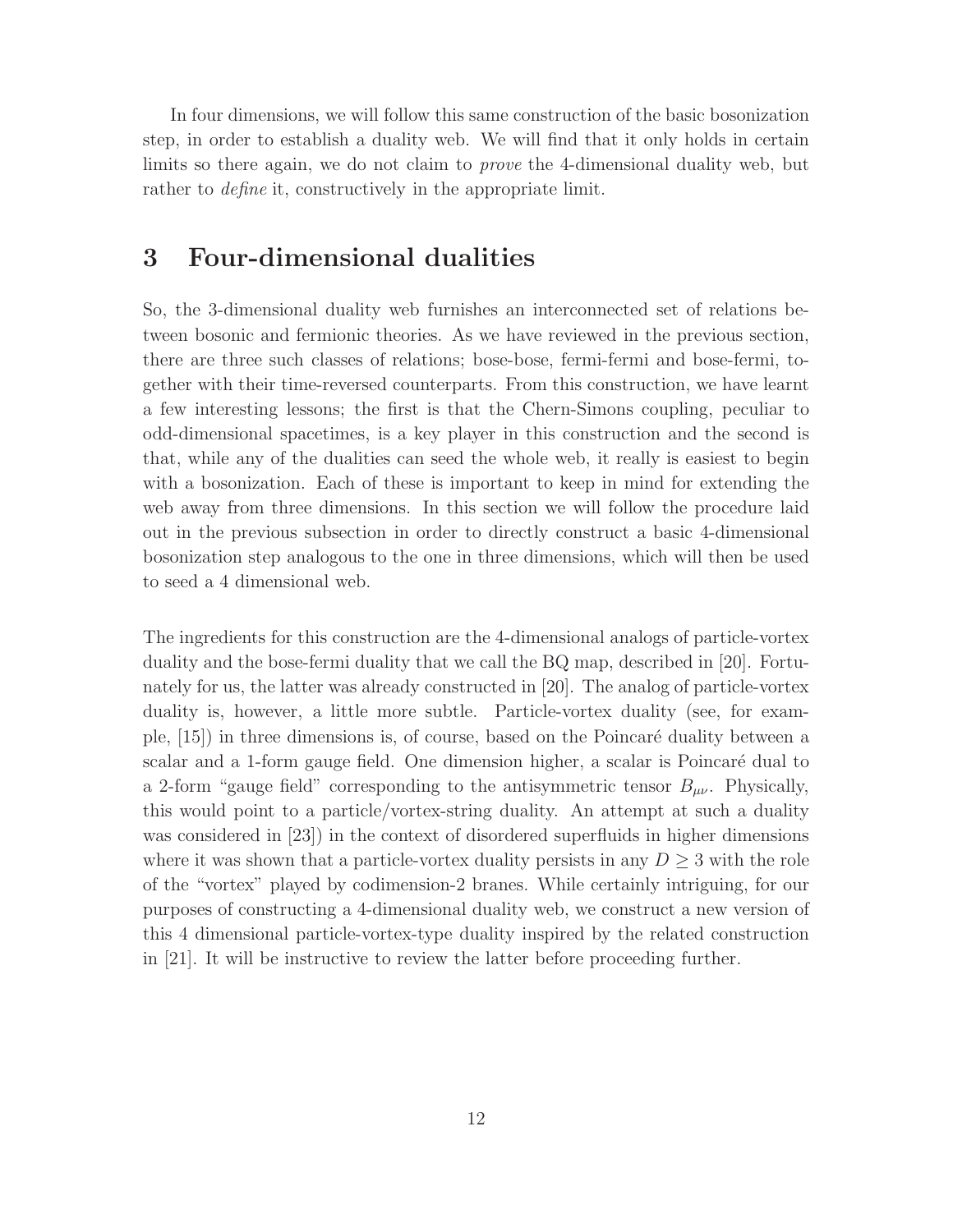### 3.1 A 4 dimensional fermi-fermi duality

In an interesting recent article [21], the author argues for the equality between the actions for a Dirac fermion and a composite fermion in 4-dimensional spacetime. The argument starts from the action for a massive Dirac fermion coupled to a gauge  $field<sup>7</sup>$ ,

$$
S_1[\psi, A_\mu] = \int d^4x \left[ \bar{\psi} \Gamma^\mu (\partial_\mu + i A_\mu) \psi + m \bar{\psi} \psi \right]. \tag{3.1}
$$

Integration of the massive fermion and defining, as usual,  $F_{\mu\nu} = \partial_{[\mu}A_{\nu]}$  results in a low-energy effective action

$$
S_1^{\text{eff}}[A_\mu] = \frac{1}{32\pi} \int d^4x \,\epsilon^{\mu\nu\rho\sigma} F_{\mu\nu} F_{\rho\sigma} \,, \tag{3.2}
$$

of the  $\theta F\widetilde{F}$  form. Here, the mass  $m < 0$  of the fermion is to be thought of as a regulator to be removed at the end of the computation. Similarly, the action

$$
S_2^{\text{eff}}[A_{\mu}, a_{\mu}, B_{\mu\nu}] = \int d^4x \,\epsilon^{\mu\nu\rho\sigma} \left[ \frac{1}{32\pi} F_{\mu\nu} f_{\rho\sigma} - \frac{1}{8\pi} B_{\mu\nu} \left( F_{\rho\sigma} + f_{\rho\sigma} \right) \right] + \frac{1}{32\pi^2 \chi} H_{\mu\nu\rho} H^{\mu\nu\rho} \right],\tag{3.3}
$$

with  $f_{\mu\nu} \equiv \partial_{\mu}a_{\nu} - \partial_{\nu}a_{\mu}$ ,  $H_{\mu\nu\rho} \equiv \partial_{\mu}B_{\nu\rho} + \partial_{\nu}B_{\rho\mu} + \partial_{\rho}B_{\mu\nu}$ , and where  $\chi$  is a real parameter, can be thought of as the low-energy effective action, obtained by integrating out the massive fermions in the action for a composite neutral Dirac fermion, Ψ coupled to an emergent gauge field  $a_{\mu}$  and a new antisymmetric tensor gauge field  $B_{\mu\nu}$ ,

$$
S_2[\Psi, A_\mu, a_\mu, B_{\mu\nu}] = \int d^4x \left[ \bar{\Psi} \Gamma^\mu (\partial_\mu + i a_\mu) \Psi + m \bar{\Psi} \Psi \right.-\frac{1}{8\pi} \epsilon^{\mu\nu\rho\sigma} B_{\mu\nu} (F_{\rho\sigma} + f_{\rho\sigma}) + \frac{1}{32\pi^2 \chi} H_{\mu\nu\rho} H^{\mu\nu\rho} \right. . \tag{3.4}
$$

Here again the fermion mass,  $m < 0$  is interpreted as a regulator to be removed at the end of the calculation. We note that, from the first two terms in  $S_2^{\text{eff}}$ ,  $B_{\mu\nu}$  has dimension 2, which means that the last term is a dimension 6 operator, with  $\chi$  a dimension 2 parameter. The upshot of this is that *at low energies* we can ignore the  $H^2$  term in the effective action. Consequently,  $B_{\mu\nu}$  acts as a Lagrange multiplier that enforces the constraint  $F_{\mu\nu} = -f_{\mu\nu}$ , or since the gauge fields are Abelian and there are no nontrivial topological issues lurking,  $A_{\mu} = -a_{\mu}$ . The implication then is that  $S_2^{\text{eff}}$  and  $S_1^{\text{eff}}$  are identical. It is then concluded in [21], correctly, that the Dirac fermion and composite fermion actions (3.1) and (3.4) are equal. Palumbo

<sup>7</sup> In this section we retain the indices in various expressions to disambiguate between contractions with the metric and those involving the completely anti-symmetric tensor  $\epsilon_{\mu\nu\lambda\sigma}$ .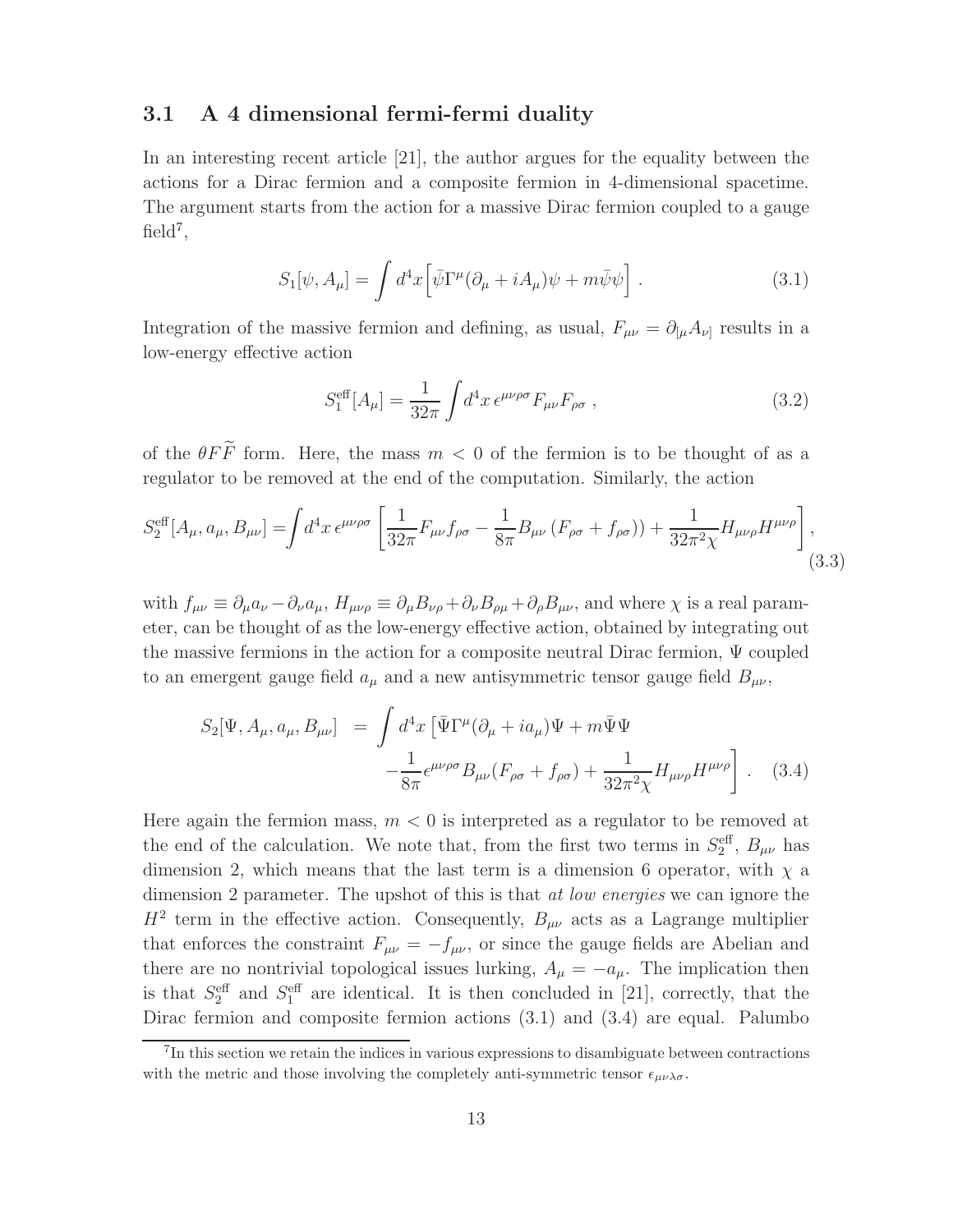goes further and shows that, at the 3-dimensional boundary of the 4-dimensional spacetime, the effective action

$$
S_1^{\text{eff}}[A_\mu] = \int_{M_4} d\mathcal{L}_{\text{CS}} = S_{\text{CS}}[A] = \frac{1}{8\pi} \int_{\partial M_4} A \, dA \,, \tag{3.5}
$$

while the effective action

$$
S_2^{\text{eff}}[A_{\mu}, a_{\mu}, B_{\mu\nu}] = \int_{M_4} d\mathcal{L}_{CS-BF} = S_{\text{CS-BF}}[A, a, b] = \frac{1}{8\pi} \int_{\partial M_4} (a \, da - b \, d \, (a + A)), \tag{3.6}
$$

which is of the mixed  $\text{CS-BF form.}^8$  He then notes that the 3-dimensional Chern-Simons action  $S_{\text{CS}}[A]$  is the effective action for a Dirac fermion  $\psi$  coupled to A, the trivial 3 dimensional version of  $S_1$ , while  $S_{\text{CS}-\text{BF}}[A, a, b]$  is the effective action for a composite neutral Dirac fermion coupled to a (dynamical) emergent gauge field a, plus BF terms,

$$
S_2[\Psi, A, a, b] = \int \left[ \bar{\Psi} \not{D}_a \Psi + m \bar{\Psi} \Psi - \frac{1}{8\pi} b \, d(a + A) \right]. \tag{3.7}
$$

All of this analysis is certainly correct but, while the similarities are certainly there, it is important to note that this is not the same as the duality in Son's conjecture. There, in the composite fermion action, the BF term couples the dynamical gauge field a to the external field A via the term  $+\frac{1}{4\pi}A\,da$ , and not b to a and A as in the above. Neverthess, the idea proposed in [21] is quite neat and we take inspiration from it to propose an alternative. As we will show below, a similar 4-dimensional duality can be realised by forgetting about the fermions, concentrating instead on the low energy bosonic duality between (3.2) and (3.3), and embedding it into another, 4-dimensional analog of the 3-dimensional particle-vortex duality combined with a 4-dimensional version of the BQ map [20].

### 3.2 Bosonization in 4 dimensions

In order to understand how to lift 3-dimensional particle-vortex duality to four dimensions, note that the former is a map between the Lagrangian

$$
-\frac{(\partial_{\mu}\phi_0)^2}{2} - \frac{\phi_0^2}{2}(\partial_{\mu}\theta_{\text{vortex}} + \partial_{\mu}\theta_{\text{smooth}} + A_{\mu})^2, \qquad (3.8)
$$

<sup>&</sup>lt;sup>8</sup>To put the action in this form, we can either first peel off the derivative acting on  $a + A$ , then in the 3-dimensional action define the 2-form field strength  $B \equiv db$ , and partially integrate to put  $S_{\text{CS}-\text{BF}}$  in the above form, or equivalently, first write B in terms of b and peel off the derivative acting on b to directly obtain the action.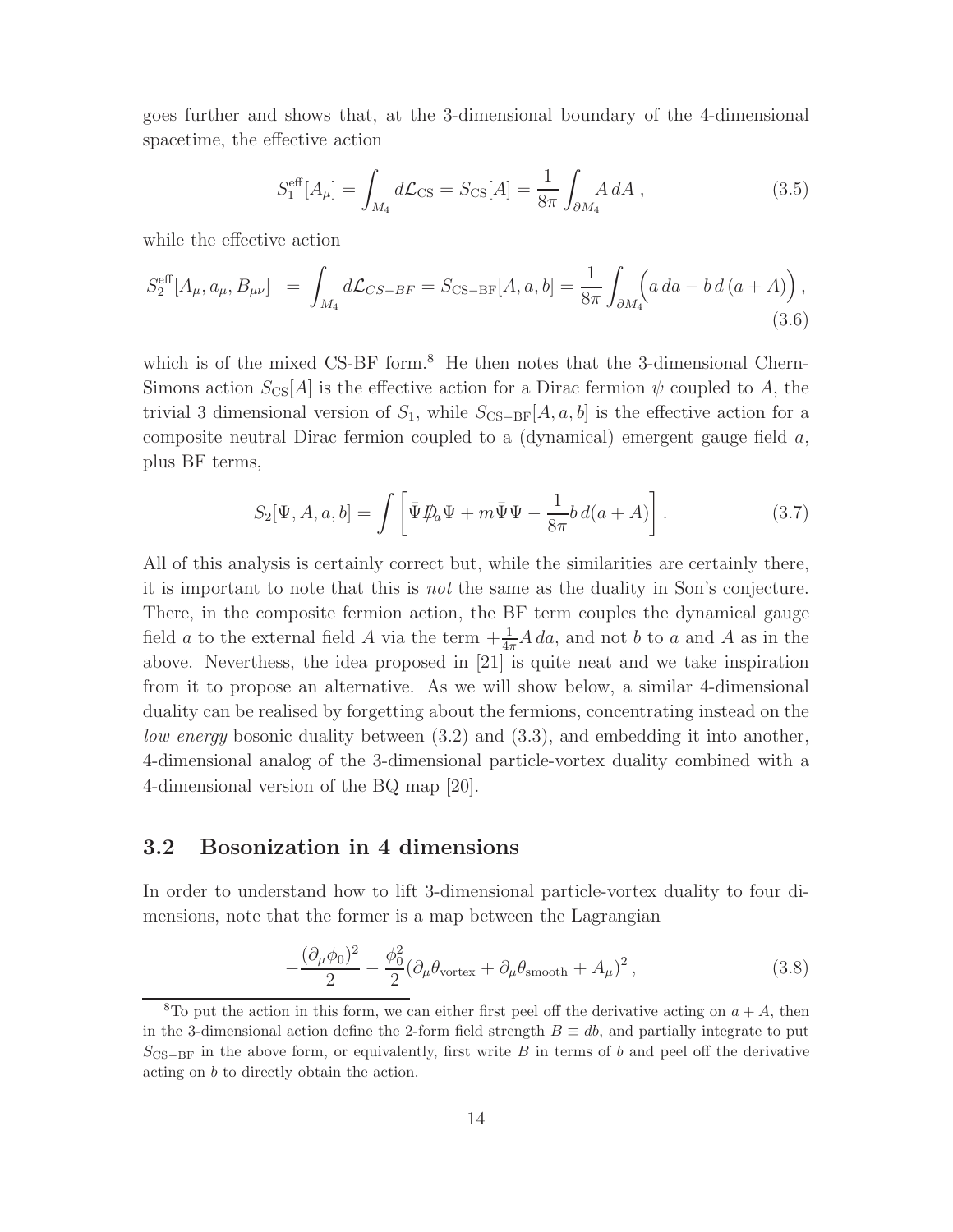and

$$
-\frac{(\partial_{\mu}\phi_0)^2}{2} - \frac{H_{\mu\nu}^2}{4\phi_0^2} + \epsilon^{\mu\nu\rho}b_{\mu}\partial_{\nu}(a_{\rho} + A_{\rho}).
$$
\n(3.9)

Here we have written the complex scalar  $\phi(x) = \phi_0(x)e^{i\theta(x)}$  and split the phase  $\theta$  into a "smooth" part  $\theta_{\rm smooth}$  and a part,  $\theta_{\rm vortex}$ , that encodes the non-trivial monodromy of the vortex.  $b_{\mu}$  is a Lagrange multiplier that comes from gauging the global  $U(1)$ symmetry of the first Lagrangian, and  $H_{\mu\nu}$  is its associated field strength. Finally, the (fluctuating) statistical gauge field  $a_{\mu} \equiv \partial_{\mu} \theta_{\text{vortex}}$ . We have also dropped the Maxwell term for the external gauge field  $A_\mu$  in the low energy limit where the duality is valid. This form of the duality extends in a natural way to a 4-dimensional low energy duality between

$$
-\frac{(\partial_{\mu}\phi_0)^2}{2} - \frac{H_{\mu\nu\rho}^2}{4\phi_0^2} - \frac{1}{8\pi} \epsilon^{\mu\nu\rho\sigma} B_{\mu\nu} \partial_{\rho} (a_{\sigma} + A_{\sigma}) + \frac{1}{32\pi} \epsilon^{\mu\nu\rho\sigma} f_{\mu\nu} f_{\rho\sigma}
$$
(3.10)

and

$$
-\frac{(\partial_{\mu}\phi_0)^2}{2} - \frac{\phi_0^2}{2}(\partial_{\mu}\theta + A_{\mu})^2 + \frac{1}{32\pi}\epsilon^{\mu\nu\rho\sigma}F_{\mu\nu}F_{\rho\sigma}.
$$
 (3.11)

Here again, we use the low energy condition to ignore the kinetic term for  $B_{\mu\nu}$ , so this is consistent with the 3-dimensional case. The only extra ingredient is the existence of the  $\theta$ -term. As it stands, this is still a boson-boson duality. Fortunately, the 4-dimensional Burgess-Quevedo (BQ) map in [20] provides a relation between a fermion coupled to an external  $U(1)$  gauge field and a 2-form field  $B_{\mu\nu}$  (which is dual to a pseudoscalar in four dimensions) coupled to the same gauge field so, by composing these two duality relations, like we saw that we did when constructively proving the bosonization step in 3 dimensions, we should get the fundamental bosonization step for the 4-dimensional duality web.

Before proceeding further, let's pause to make a comment. After the dust has settled, we will see that the combined  $BQ + PV$  map takes a Dirac fermion to a complex scalar (modulo some topological fluxes), essentially because the BQ duality maps a Dirac fermion to a scalar, dual to the gauge field. In three dimensions, as far as degrees of freedom are concerned, this makes sense since a complex scalar has the same number of on-shell degrees of freedom (1 complex, or 2 real) as a Dirac fermion (2 complex components, reduced on-shell to 1). In four dimensions, however, the duality still maps a Dirac fermion to a complex scalar, only now, with the Dirac fermion carrying 2 complex degrees of freedom and the scalar carrying 1 complex degree of freedom, there appears to be a mismatch of on-shell degrees of freedom. How then do we make sense of the duality? It refers to the response to the outside coupling (electromagnetism, with source  $A_\mu$ ), as understood by Burgess and Quevedo. That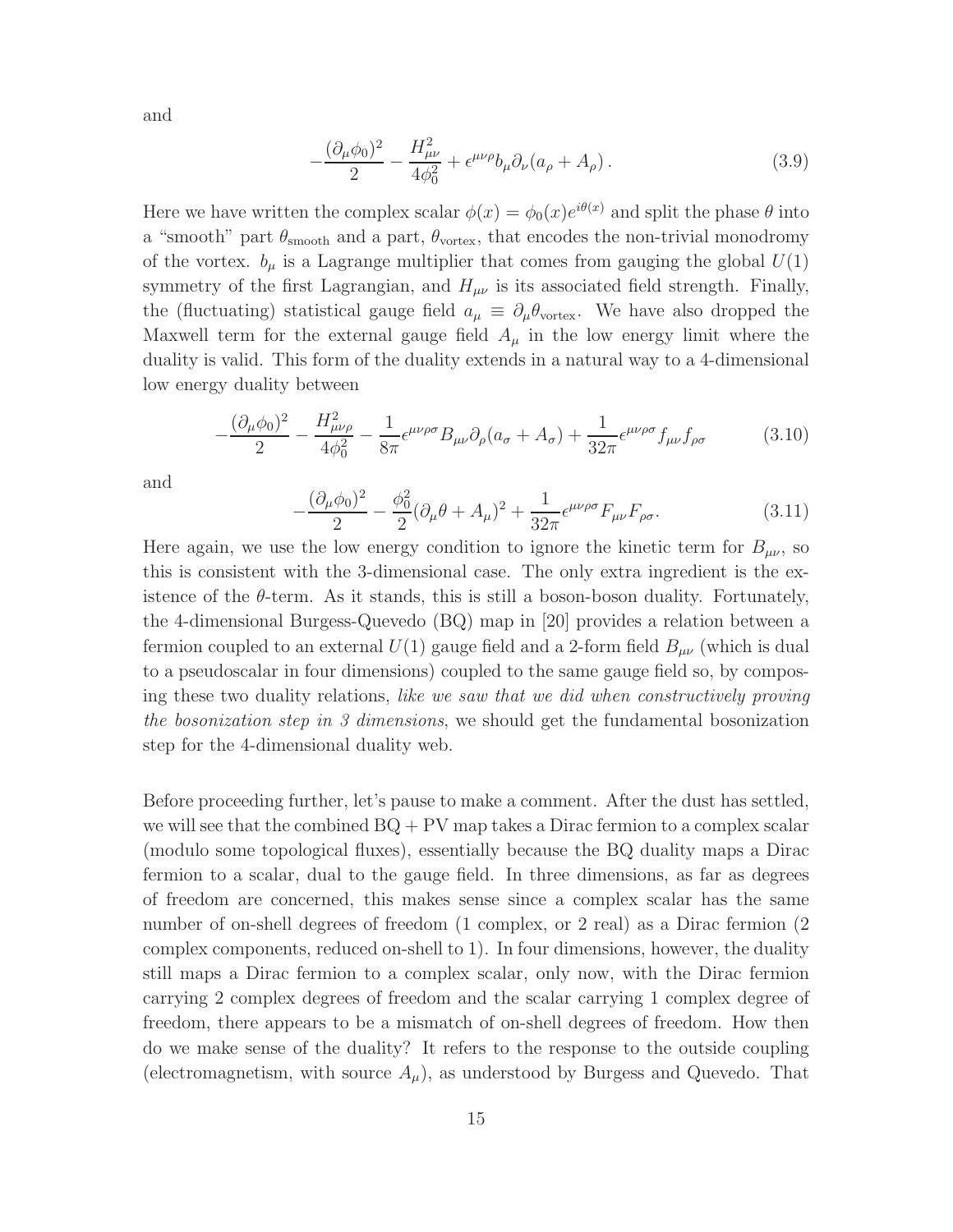is to say, we understand it as the equality of the partition functions for the systems coupled to an electromagnetic source  $A_\mu$ . This was precisely the case in the 3dimensional web, only there the number of degrees of freedom of the systems coupled to external electromagnetic source were the same. The latter is nice to have, but not necessary.

In more detail, the particle/vortex-string duality in 4-dimensional spacetime is an equality between the partition functions for "particle" variables,

$$
Z_{\text{particle}}[A] = \int \mathcal{D}\theta \exp\left\{i \int d^4x \left[ -\frac{(\partial_\mu \phi_0)^2}{2} - \frac{\phi_0^2}{2} (\partial_\mu \theta + A_\mu)^2 + \frac{1}{32\pi} \epsilon^{\mu\nu\rho\sigma} F_{\mu\nu} F_{\rho\sigma} \right] \right\},
$$
\n(3.12)

and that for "vortex" variables,

$$
Z_{\text{vortex}}[A] = \int \mathcal{D}a_{\mu} \mathcal{D}B_{\mu\nu} \exp\left\{i \int d^4x \left[ -\frac{(\partial_{\mu}\phi_0)^2}{2} - \frac{H_{\mu\nu\rho}^2}{4\phi_0^2} -\frac{1}{8\pi} \epsilon^{\mu\nu\rho\sigma} B_{\mu\nu} \partial_{\rho} (a_{\sigma} + A_{\sigma}) + \frac{1}{32\pi} \epsilon^{\mu\nu\rho\sigma} f_{\mu\nu} f_{\rho\sigma} \right] \right\}.
$$
 (3.13)

When  $\phi_0$  is constant, and at energies  $E \ll \phi_0$ , we can drop the two first terms, just as in three dimensions. Then, imitating what we did in three dimensions, we add some terms like  $S_{CS}[A]$  and  $S_{BF}[A, C]$  and integrate over  $A_{\mu}$  to get a function of  $C_{\mu}$  only. On the vortex side, modulo some subtities, this should furnish the gauge side of the BQ map, while the particle side would define the scalar part of the basic bosonization step of the duality web. The  $A_{\mu}$  integration produces, among others, an  $\epsilon^{\mu\nu\rho\sigma}B_{\mu\nu}G_{\rho\sigma}$  term, with  $G_{\mu\nu} = \partial_{[\mu}C_{\nu]}$ . More generally though, in 4-dimensional spacetime, consider the situation when the Maxwell terms will dominate over the topological terms  $\epsilon FF$  and  $\epsilon FG$ , so the latter can be ignored in most situations, i.e.,

$$
\frac{1}{g_4^2} \Big( F_{\mu\nu} F^{\mu\nu} + F_{\mu\nu} G^{\mu\nu} \Big) + \frac{1}{32\pi} \epsilon^{\mu\nu\rho\sigma} \Big( F_{\mu\nu} F_{\rho\sigma} + F_{\mu\nu} G_{\rho\sigma} \Big) ,\tag{3.14}
$$

with  $1/g_4^2 \gg \theta$ . Absorbing the  $g_4$  into  $A_\mu$  and  $C_\mu$ , and the  $1/(4\pi)$  into  $B_{\mu\nu}$  and carrying out the path integral over  $A_\mu$  in the partition function, we find

$$
F_{\mu\nu} = \frac{\epsilon_{\mu\nu\rho\sigma}B^{\rho\sigma} - G_{\mu\nu}}{2} \,, \tag{3.15}
$$

which, when replaced in the action gives

$$
-B_{\mu\nu}B^{\mu\nu} + \frac{1}{64\pi} \epsilon^{\mu\nu\rho\sigma} B_{\mu\nu} G_{\rho\sigma} - \frac{1}{4} G_{\mu\nu} G^{\mu\nu}.
$$
 (3.16)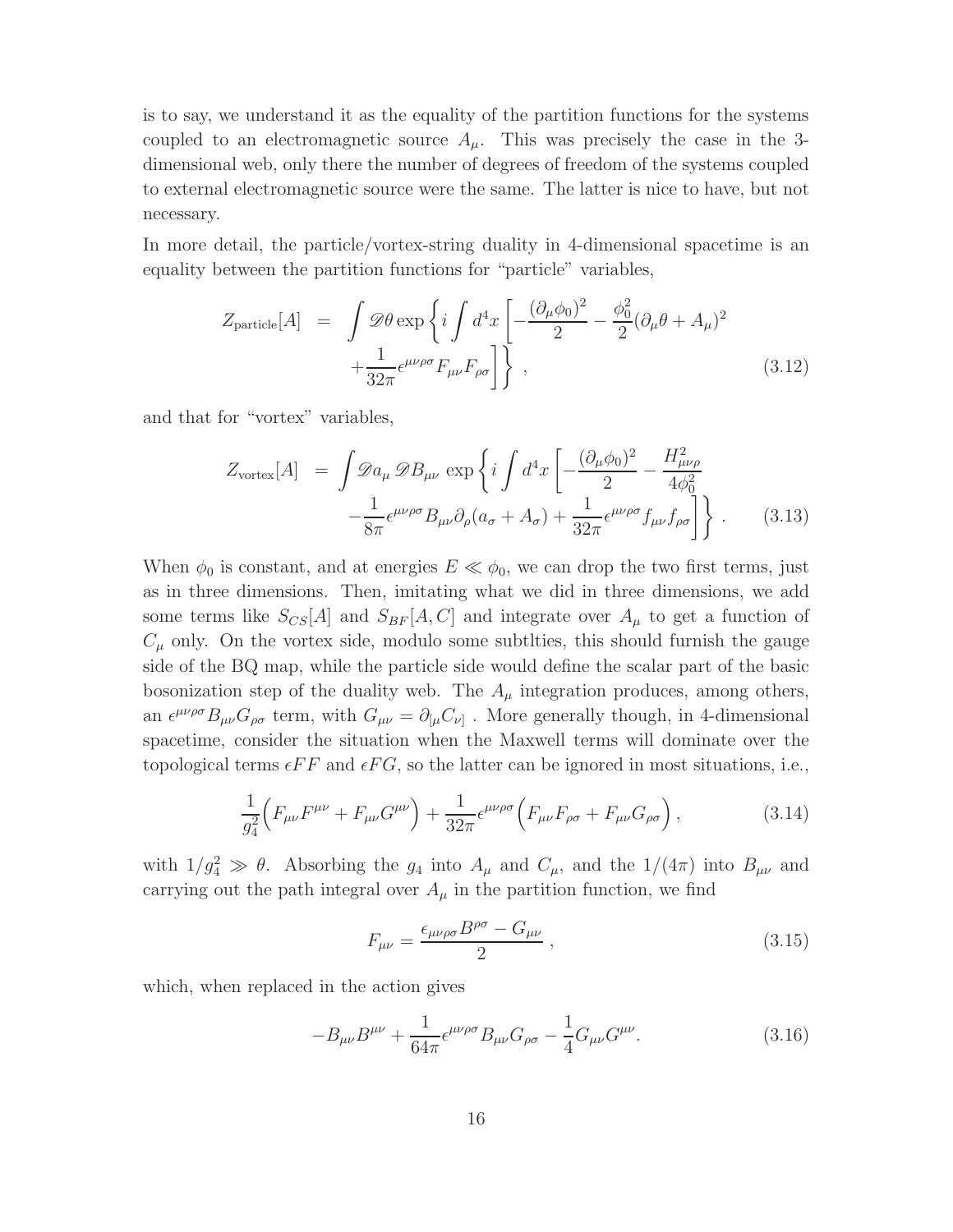However, it is a well-known fact that, unlike the local CS and BF terms in three dimensions, in  $D \geq 4$ , the BQ map [20] produces a non-local  $\square^{-1}$  interaction. Specifically,

$$
Z_{\text{fermion}}[C,m] = Z_{\text{gauge}}[C]
$$
  
= 
$$
\int \mathcal{D}B_{\mu\nu} \exp\left(-i\int d^4x \left[\frac{1}{2k_4} \epsilon^{\mu\nu\rho\sigma} \partial_{\nu} B_{\rho\sigma} \frac{1}{\Box} \epsilon^{\mu\nu'\rho'\sigma'} \partial_{\nu'} B_{\rho'\sigma'} \right] + \epsilon^{\mu\nu\rho\sigma} C_{\mu} \partial_{\nu} B_{\rho\sigma}] \right)
$$
  
= 
$$
\int \mathcal{D}B_{\mu\nu} \exp\left(-i\int d^4x \left[\frac{1}{3k_4} H_{\mu\nu\rho} \frac{1}{\Box} H^{\mu\nu\rho} + \frac{1}{2} \epsilon^{\mu\nu\rho\sigma} B_{\mu\nu} G_{\rho\sigma}\right] \right).
$$
(3.17)

While this expression doesn't look much like what we had above, it is in fact equivalent. To see this, let  $\Omega^{\mu} = \epsilon^{\mu\nu\rho\sigma} \partial_{\nu} B_{\rho\sigma}$ . Then, the path integration over  $B_{\mu\nu}$  produces the  $\Omega$ -equation of motion,

$$
\Omega_{\mu} = -k_4 \Box C_{\mu} \,. \tag{3.18}
$$

When replaced back into the path integral, this results in a  $+\frac{1}{2}k_4C_\mu\Box C^\mu$  term. On the other hand, the same variation with respect to  $B_{\mu\nu}$  in (3.16) gives  $B_{\mu\nu} = +\frac{1}{4} \epsilon_{\mu\nu\rho\sigma} G_{\rho\sigma}$ and a corresponding contribution of  $+\frac{1}{4}G_{\mu\nu}G^{\mu\nu}$  in the path integral. In Lorenz gauge  $\partial^{\mu}C_{\mu}=0$ , this then reduces to the same action as above. To summarise, we have obtained an action equivalent to that in the gauge side of the BQ map in four dimensions. Note that the action in  $Z_{\text{gauge}}[S]$  in the BQ map is 4-dimensional, but it is easy to imagine adding a 3-dimensional boundary term of the form  $\epsilon^{\mu\nu\rho}b_{\mu}\partial_{\nu}b_{\rho}$ , which can be neglected in the bulk, but not on the boundary, and where  $b_{\mu}$  is path integrated in three dimensions. This would then facilitate a dimensional reduction to three dimensions.

Now, connecting the pieces of this argument; the scalar part of this basic bosonization step is given by the particle plus flux side of the particle/vortex-string duality,

$$
Z_{\text{scalar+flux}} \equiv Z'_{\text{particle+flux}}[C] = \int \mathcal{D}A_{\mu} \mathcal{D}\theta \exp\left\{i\int d^4x \left[ -\frac{(\partial_{\mu}\phi_0)^2}{2} - \frac{\phi_0^2}{2}(\partial_{\mu}\theta + A_{\mu})^2 \right] + \frac{1}{32\pi} \epsilon^{\mu\nu\rho\sigma} [F_{\mu\nu}F_{\rho\sigma} + F_{\mu\nu}G_{\rho\sigma}] + \frac{1}{g_4^2} [F_{\mu\nu}F^{\mu\nu} + F_{\mu\nu}G^{\mu\nu}] \right\} ,
$$
\n(3.19)

where we have added an  $\epsilon FG$  term that matches the  $\epsilon FF$  already present (and which, as we point out above, is subleading to the Maxwell term at small  $g_4$  in four dimensions). Note that the first two terms in the action correspond to a complex scalar coupled to  $A_{\mu}$  at the fixed point, as in the 3-dimensional story. The fermion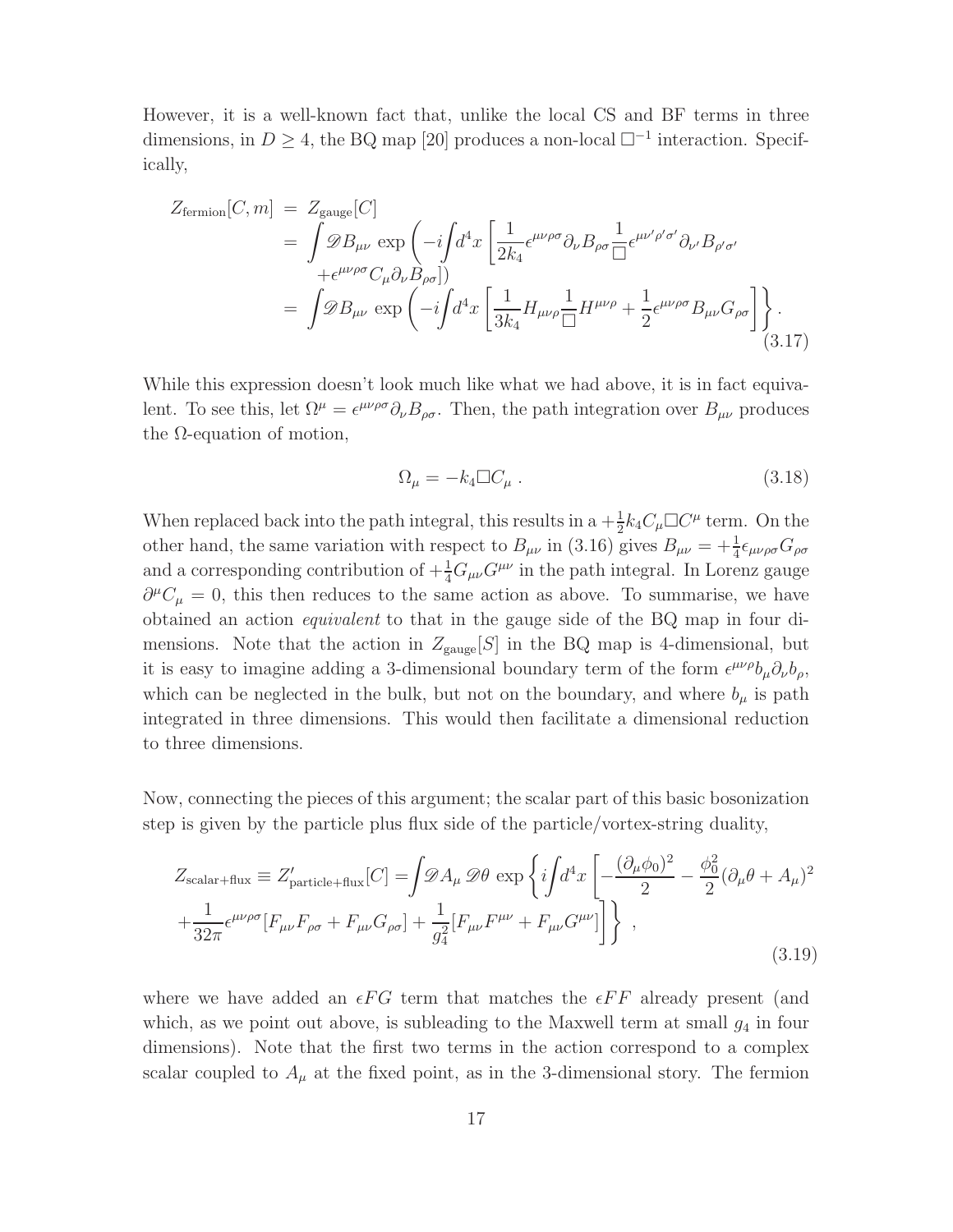side of the duality starts with the vortex  $+$  flux side,

$$
Z'_{\text{vortex-flux}}[C]
$$
\n
$$
= \int \mathscr{D}A_{\mu} \mathscr{D}B_{\mu\nu} \mathscr{D}a_{\mu} \exp \left\{ i \int d^4x \left[ -\frac{(\partial_{\mu}\phi_0)^2}{2} - \frac{H_{\mu\nu\rho}^2(B)}{4\phi_0^2} - \frac{1}{8\pi} \epsilon^{\mu\nu\rho\sigma} B_{\mu\nu} \partial_{\rho} (a_{\sigma} + A_{\sigma}) \right] + \frac{1}{32\pi} \epsilon^{\mu\nu\rho\sigma} (f_{\mu\nu} f_{\rho\sigma} + f_{\mu\nu} G_{\rho\sigma}) + \frac{1}{g_4^2} (F_{\mu\nu} F^{\mu\nu} + F_{\mu\nu} G^{\mu\nu}) \right\} ,
$$
\n(3.20)

where the first two terms are neglected in matching with the gauge side of the BQ map, and where we have converted  $\epsilon FG$  from the particle side into a  $\epsilon fG$ term on the vortex side, since at low energies  $a_{\mu} = -A_{\mu}$ . We note that the 3dimensional vortex current,  $j^{\mu}_{\text{vortex}} C_{\mu}$  which came from  $j^{\mu}_{\text{vortex}} \lambda_{\mu}$  corresponds to the term  $\epsilon^{\mu\nu\rho\sigma}B_{\mu\nu}\partial_\rho\partial_\sigma\theta_{\text{vortex}}$  in four dimensions, with  $\partial_\sigma\theta_{\text{vortex}}$  standing in for the statistical gauge field  $a_{\sigma}$ . Also note that for a vortex (or, more precisely in four dimensions, a vortex string)  $\partial_{\mu} \theta_{\text{vortex}} + A_{\mu} = 0$ . Finally, carrying out the  $A_{\mu}$  and  $B_{\mu\nu}$  path integrals (and neglecting the  $\epsilon B\partial a$  term as small relative to the Maxwell terms) leads to the fermion partition function,

$$
Z_{\text{fermion}} = \int \mathscr{D}a_{\mu} \left\{ Z_{\text{fermion}}[C; m] \times \exp \left[ + \frac{1}{32\pi} \epsilon^{\mu\nu\rho\sigma} (f_{\mu\nu} f_{\rho\sigma} - f_{\mu\nu} G_{\rho\sigma}) \right] \right\} , \quad (3.21)
$$

precisely the fermion side of the basic bosonization step, as anticipated.

#### 3.3 Dimensional reduction to 3 dimensions

Let us check now how these statements translate into three dimensions. First, we would like to understand how the  $\epsilon B\partial A$  term in four dimensions (in the vortex side of the particle-vortex duality) reduces to the correct  $\epsilon b\partial A$  term in three dimensions. To state the question more precisely, suppose that the boundary is in the  $x^4$  direction in the 4-dimensional spacetime and take (with  $i, j = 1, 2, 3$ )

$$
B_{4i} = \partial_4 b_i \ , \ B_{ij} = 0 \ , \ a_4 = A_4 = 0. \tag{3.22}
$$

With this ansatz,  $\epsilon^{\mu\nu\rho\sigma}\partial_\mu b_\nu \partial_\rho(a_\sigma + A_\sigma) = \epsilon^{4ijk}\partial_4[b_i\partial_j(A_k + a_k)],$  while the field strength for  $B_{\mu\nu}$  satisfies

$$
H_{i4j} = \partial_i B_{4j} + \partial_4 B_{ji} + \partial_j B_{i4} = \partial_4 (\partial_i b_j - \partial_j b_i) \equiv \partial_4 k_{ij} , \qquad (3.23)
$$

with all remaining  $H_{ijk} = 0$ . Moreover, since

$$
\frac{H_{\mu\nu\rho}H^{\mu\nu\rho}}{\chi} = \frac{\partial_4 k_{ij}\partial_4 k_{ij}}{\chi} \,,\tag{3.24}
$$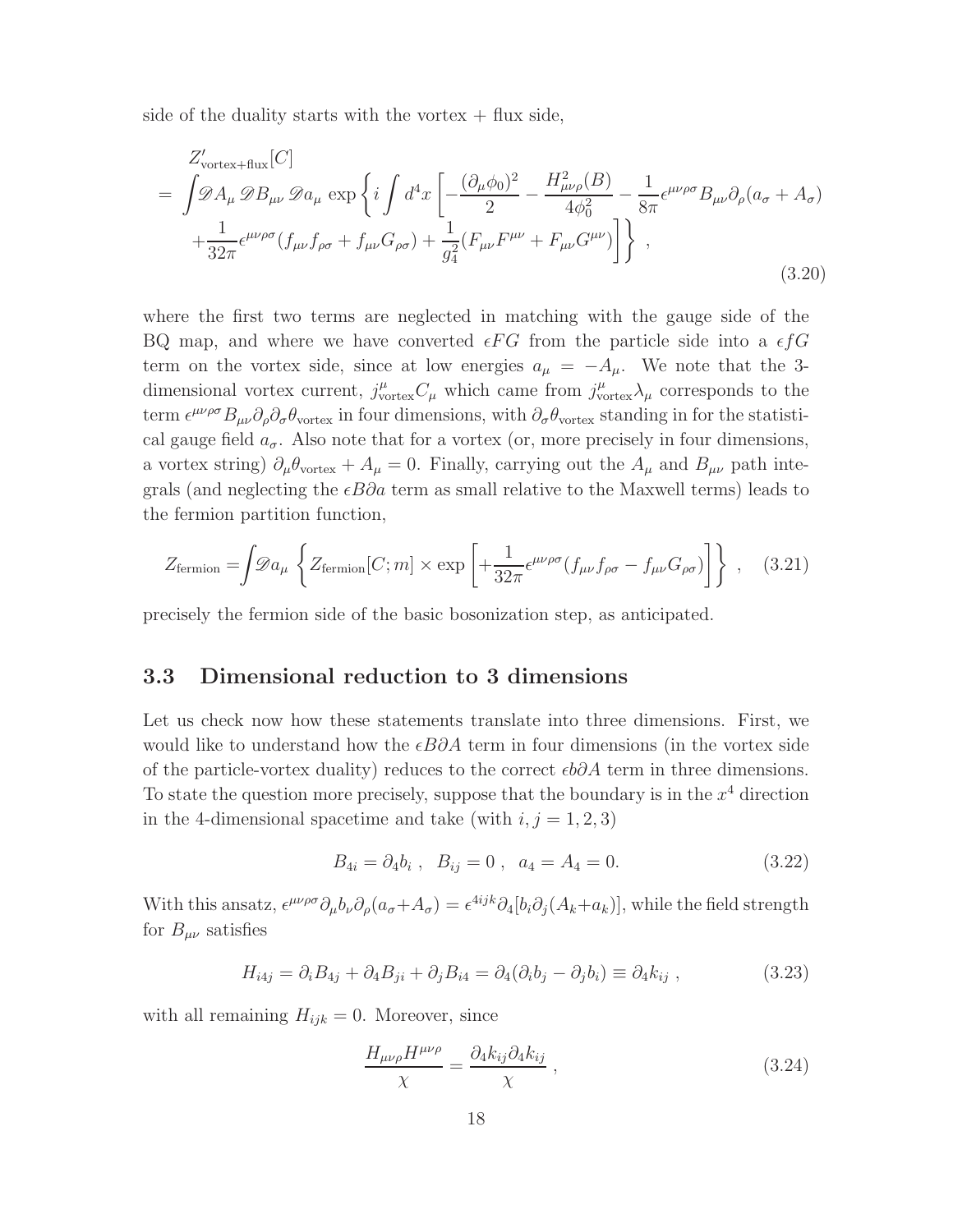this term as still be safely neglected. This leaves just the nonlocal  $H_{\mu\nu\rho} \frac{1}{\Box} H_{\mu\nu\rho}$  term. At low energies in three dimensions (and with an obvious definition of  $\Box_{(D)}$ ),

$$
\Box_{(4)} H_{i4j} = (\partial_4^2 + \Box_{(3)}) H_{i4j} = (\partial_4^2 - l^2) H_{i4j} \simeq \partial_4^2 H_{i4j}, \qquad (3.25)
$$

where small energies means  $k^2 \ll \partial_4^2$ . From this last expression then we deduce that in this limit,  $1/\square_{(4)} \simeq 1/\partial_4^2$ , so

$$
H_{\mu\nu\rho} \frac{1}{\Box_{(4)}} H_{\mu\nu\rho} = H_{i4j} \frac{1}{\Box_{(4)}} H_{i4j} \simeq \partial_4 k_{ij} \frac{1}{\partial_4^2} \partial_4 k_{ij} = -k_{ij} k^{ij} , \qquad (3.26)
$$

after an integration by parts.This term is clearly negligible in three dimensions. Indeed, integrating over the (finite) 4-dimensional bulk gives  $\int dx_4 \equiv \frac{1}{\phi_0^2}$  $\frac{1}{\phi_0^2}$ , one of the terms that was neglected in the 3-dimensional calculation. Of course, the correct term to be added in the gauge side of the BQ map in three dimensions is  $CS[b]$ , which has to be added by hand as a boundary term in the 4-dimensional action. We have checked that the remaining terms in the action dimensionally reduces correctly, so that the basic 4-dimensional bosonization map reduces to the appropriate map in three dimensions.

### 4 Constructing the duality web

With all the pieces in place, we can now construct a 4-dimensional web of dualities, by a combination of the basic bosonization duality and its time-reversed version. In this section, we will demonstrate this by constructing the fermi-fermi duality and bose-bose duality through repeated application of the basic bosonization duality, imitating closely the 3-dimensional version in [16].

#### 4.1 A 4 dimensional fermi-fermi duality

In order to imitate the 3-dimensional procedure in 4 dimensions, we need one more ingredient; the time-reversed version of the bosonization step. Reversing the time direction, gives the  $\epsilon FF$  and  $\epsilon FG$  terms a minus sign while leaving all the rest unchanged, so that the time-reversed version of bosonization is

$$
\int \mathscr{D}a_{\mu} \left\{ Z_{\text{fermion}}[C;m] \times \exp\left[ -\frac{1}{32\pi} \epsilon^{\mu\nu\rho\sigma} \left( f_{\mu\nu} f_{\rho\sigma} - f_{\mu\nu} G_{\rho\sigma} \right) \right] \right\}
$$
  
=  $\widetilde{Z}_{\text{scalar-flux}}[C] = \int \mathscr{D}A_{\mu} \mathscr{D}\theta \exp\left\{ i \int d^4x \left[ -\frac{(\partial_{\mu}\phi_0)^2}{2} - \frac{\phi_0^2}{2} (\partial_{\mu}\theta + A_{\mu})^2 - \frac{1}{32\pi} \epsilon^{\mu\nu\rho\sigma} \left( F_{\mu\nu} F_{\rho\sigma} + F_{\mu\nu} G_{\rho\sigma} \right) + \frac{1}{g_4^2} \left( F_{\mu\nu} F^{\mu\nu} + F_{\mu\nu} G^{\mu\nu} \right) \right] \right\}.$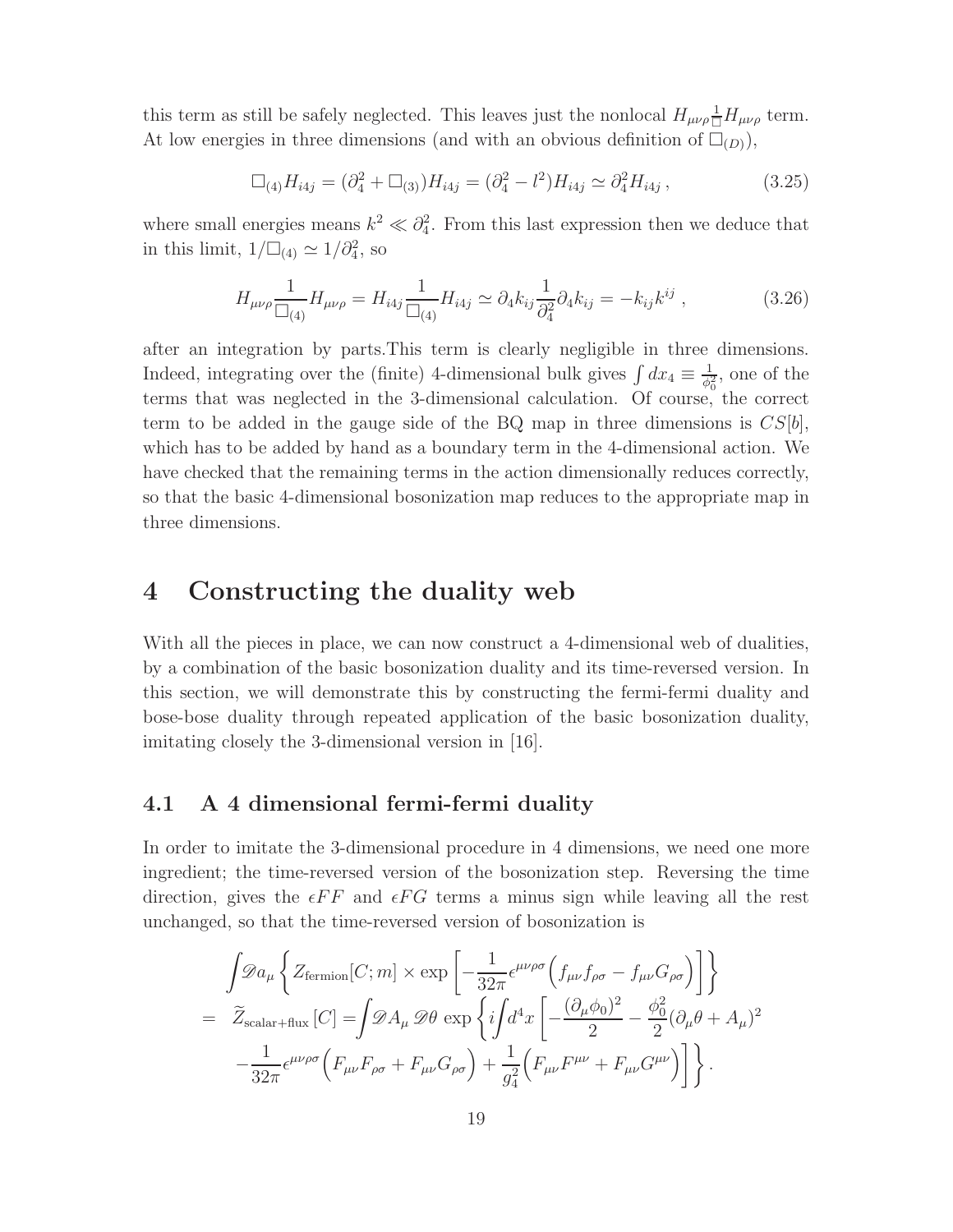(4.1)

To construct the 4-dimensional equivalent of Son's fermi-fermi duality, we take the original bosonization duality, promote the external gauge field  $C_{\mu}$  to a fluctuating one  $\overline{A}_{\mu}$ , (with field strength  $\overline{F} = d\overline{A}$ ), add the terms

$$
\frac{1}{2}\bar{F}\bar{F} - \beta \bar{F}G + \alpha \epsilon \bar{F}G + \frac{\gamma}{2} \epsilon \bar{F}\bar{F} , \qquad (4.2)
$$

with constants  $\alpha, \beta, \gamma$  that will be fixed in due course, and then integrate out the  $\bar{A}_{\mu}$ . We find that

$$
\int \mathcal{D}\bar{A}_{\mu} \mathcal{D}a_{\mu} \left\{ Z_{\text{fermion}}[\bar{A};m] \times \exp\left[ +\frac{1}{32\pi} \epsilon^{\mu\nu\rho\sigma} \left( f_{\mu\nu} f_{\rho\sigma} - f_{\mu\nu} \bar{F}_{\rho\sigma} \right) \right. \\ \left. + \alpha \bar{F}_{\mu\nu} G_{\rho\sigma} + \frac{\gamma}{2} \bar{F}_{\mu\nu} \bar{F}_{\rho\sigma} \right) + \frac{1}{g_4^2} \left( \frac{1}{2} \bar{F}_{\mu\nu} \bar{F}^{\mu\nu} - \beta \bar{F}_{\mu\nu} G^{\mu\nu} \right) \right] \right\} \\ = \int \mathcal{D}\bar{A}_{\mu} \mathcal{D}A_{\mu} \mathcal{D}\theta \exp\left\{ i \int d^4 x \left[ -\frac{(\partial_{\mu} \phi_0)^2}{2} - \frac{\phi_0^2}{2} (\partial_{\mu} \theta + A_{\mu})^2 \right. \\ \left. + \frac{1}{32\pi} \epsilon^{\mu\nu\rho\sigma} \left[ F_{\mu\nu} (A) F_{\rho\sigma} (A) + F_{\mu\nu} (A) F_{\rho\sigma} (\bar{A}) + \alpha \bar{F}_{\mu} \bar{F}_{\rho\sigma} + \frac{\gamma}{2} \bar{F}_{\mu\nu} \bar{F}_{\rho\sigma} \right] \right. \\ \left. + \frac{1}{g_4^2} \left[ F_{\mu\nu} F^{\mu\nu} + F_{\mu\nu} \bar{F}^{\mu\nu} + \frac{1}{2} \bar{F}_{\mu\nu} \bar{F}^{\mu\nu} - \beta \bar{F}_{\mu\nu} G^{\mu\nu} \right] \right\} . \tag{4.3}
$$

Integrating over the  $\bar{A}_{\mu}$  amounts to using its equation of motion, since it occurs only quadratically in the integral, so  $(1 + \gamma \epsilon)\overline{F} = -F + \beta G - \epsilon F - \alpha \epsilon G$ , or

$$
\bar{F}_{\mu\nu} \simeq -F_{\mu\nu} + \frac{1}{2}G_{\mu\nu} - \frac{g^2}{32\pi} \epsilon_{\mu\nu\rho\sigma} \left( F^{\rho\sigma} (1-\gamma) + (\alpha + \beta \gamma) G^{\rho\sigma} \right),\tag{4.4}
$$

ignoring higher order terms. Substituting this back into the path integral, we obtain on the right-hand side

$$
\int \mathcal{D}A_{\mu} \mathcal{D}\theta \exp\left\{i\int d^{4}x \left[ -\frac{(\partial_{\mu}\phi_{0})^{2}}{2} - \frac{\phi_{0}^{2}}{2}(\partial_{\mu}\theta + A_{\mu})^{2} \right. \right.\left. + \frac{1}{32\pi} \epsilon^{\mu\nu\rho\sigma} \left[ \frac{\gamma}{2} F_{\mu\nu} F_{\mu\nu} + (\beta - \alpha) F_{\mu\nu} G_{\rho\sigma} + \left( \frac{\gamma}{2} \beta^{2} + \alpha \beta \right) G_{\mu\nu} G_{\rho\sigma} \right] \right.\left. + \frac{1}{2g_{4}^{2}} [F_{\mu\nu} F^{\mu\nu} + 2\beta F_{\mu\nu} G^{\mu\nu} - \beta^{2} G_{\mu\nu} G^{\mu\nu}] \right\}.
$$
\n(4.5)

We see now that in order to obtain the correct  $F^2 + FG$  contribution, we need  $\beta = 1/2$ (up to a rescaling of  $g_4$ ) and by comparing to the time-reversed bosonization relation, we also require that  $\gamma = -2$  and  $\alpha = 3/2$ . Finally, redefining  $2g_4^2 \equiv \tilde{g}_4^2$  and using the time-reversed relation (4.1), we find

$$
\int \mathscr{D}\bar{A}_{\mu} \mathscr{D}a_{\mu} \left\{ Z_{\text{fermion}}[\bar{A};m] \times \exp \left[ + \frac{1}{32\pi} \epsilon^{\mu\nu\rho\sigma} (f_{\mu\nu} f_{\rho\sigma} - f_{\mu\nu} \bar{F}_{\rho\sigma} \right] \right\}
$$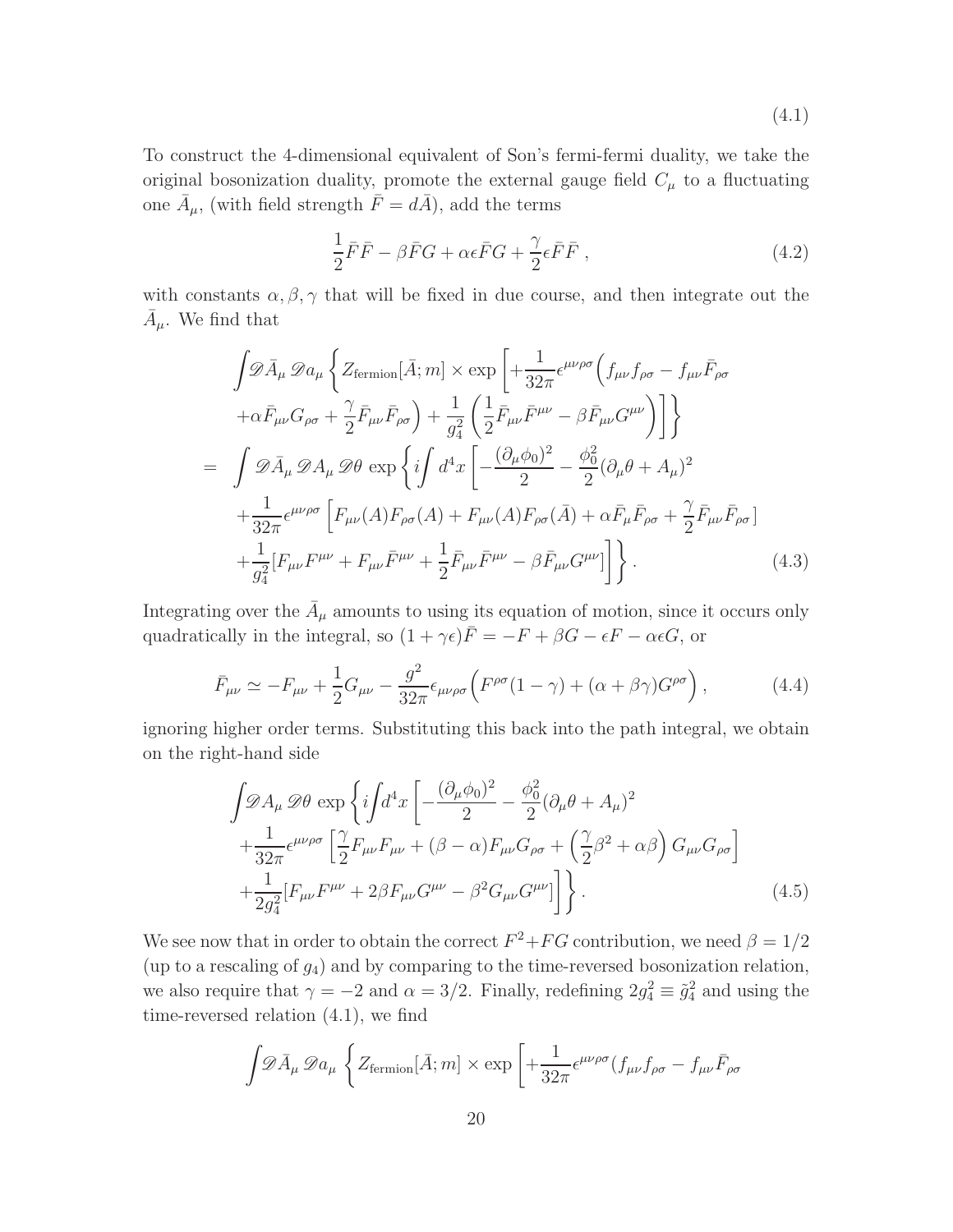$$
+\frac{3}{2}\bar{F}_{\mu\nu}G_{\rho\sigma} - \bar{F}_{\mu\nu}\bar{F}_{\rho\sigma}) + \frac{1}{\tilde{g}_{4}^{2}}\left(\bar{F}_{\mu\nu}\bar{F}^{\mu\nu} - \bar{F}_{\mu\nu}G^{\mu\nu}\right)\right}
$$
  
= 
$$
\int \mathscr{D}a_{\mu} \left\{ Z_{\text{fermion}}[C; m] \times \exp\left[ -\frac{1}{32\pi} \epsilon^{\mu\nu\rho\sigma} \left( f_{\mu\nu} f_{\rho\sigma} - f_{\mu\nu} G_{\rho\sigma} \right) \right. \\ \left. + \frac{1}{2} G_{\mu\nu} G_{\rho\sigma} \right) - \frac{1}{4\tilde{g}_{4}^{2}} G_{\mu\nu}G^{\mu\nu} \right\}.
$$
 (4.6)

It is this then that is the 4-dimensional equivalent of the 3-dimensional fermi-fermi duality of Son, and that will fulfil the analogous role in the 4 dimensional duality web.

### 4.2 Bose-bose duality

Following the strategy in [16], we need to find another version of the bosonization duality that can be used twice to obtain a bose-bose duality. To do so, we need to modify the basic bosonization step in order to find just the scalar partition function on one side. Continuing as above, we rename the external field  $C_{\mu} \to \bar{A}_{\mu}$ , then add

$$
\frac{1}{32\pi} \epsilon^{\mu\nu\rho\sigma} G_{\mu\nu} \bar{F}_{\rho\sigma} + \frac{1}{g_4^2} G_{\mu\nu} \bar{F}^{\mu\nu} \tag{4.7}
$$

to the action in the bosonization step, then path integrate over  $\overline{A}$ . On the scalar side

$$
\int \mathscr{D}\bar{A}_{\mu} \mathscr{D}A_{\mu} \mathscr{D}\theta \exp\left\{i\int d^{4}x \left[ -\frac{(\partial_{\mu}\phi_{0})^{2}}{2} - \frac{\phi_{0}^{2}}{2}(\partial_{\mu}\theta + A_{\mu})^{2} \right. \right. \\ \left. + \frac{1}{32\pi} \epsilon^{\mu\nu\rho\sigma} \left( F_{\mu\nu}F_{\rho\sigma} + F_{\mu\nu}G_{\rho\sigma} + G_{\mu\nu}\bar{F}_{\rho\sigma} \right) + \frac{1}{g_{4}^{2}} \left( F_{\mu\nu}F^{\mu\nu} + F_{\mu\nu}G^{\mu\nu} + G_{\mu\nu}\bar{F}^{\mu\nu} \right) \right] \right\} \tag{4.8}
$$

As before,  $\bar{A}_{\mu}$  can be integrated out by solving for its equation of motion, which requires that  $F_{\mu\nu} = -G_{\mu\nu}$ . On substituting, and doing the integral over  $A_{\mu}$  (against the delta function given by the integration of the Lagrange multiplier), we get

$$
\int \mathcal{D}\theta \exp\left\{i\int d^4x \left[ -\frac{(\partial_\mu \Phi_0)^2}{2} - \frac{\Phi_0^2}{2} (\partial_\mu \theta - S_\mu)^2 + \frac{1}{32\pi} \epsilon^{\mu\nu\rho\sigma} G_{\mu\nu} G_{\rho\sigma} + \frac{1}{g_4^2} G_{\mu\nu} G^{\mu\nu} \right] \right\}
$$
  
=  $Z_{\text{scalar}}(-C) \exp\left\{i \int d^4x \left[ +\frac{1}{32\pi} \epsilon^{\mu\nu\rho\sigma} G_{\mu\nu} G_{\rho\sigma} + \frac{1}{g_4^2} G_{\mu\nu} G^{\mu\nu} \right] \right\}.$  (4.9)

Finally, adding in the requisite extra terms on the fermion side, we obtain

$$
Z_{\text{scalar}}(-C) = \int \mathscr{D}\bar{A}_{\mu} \mathscr{D}a_{\mu} Z_{\text{fermion}}(\bar{A}, m) \exp \left\{ i \int d^4x \left[ + \frac{1}{32\pi} \epsilon^{\mu\nu\rho\sigma} \times \right. \right. \times \left. \left( f_{\mu\nu} f_{\rho\sigma} - f_{\mu\nu} G_{\rho\sigma} + \bar{F}_{\mu\nu} G_{\rho\sigma} - G_{\mu\nu} G_{\rho\sigma} \right) + \frac{1}{g_4^2} \left( \bar{F}_{\mu\nu} G^{\mu\nu} - G_{\mu\nu} G^{\mu\nu} \right) \right] \right\}.
$$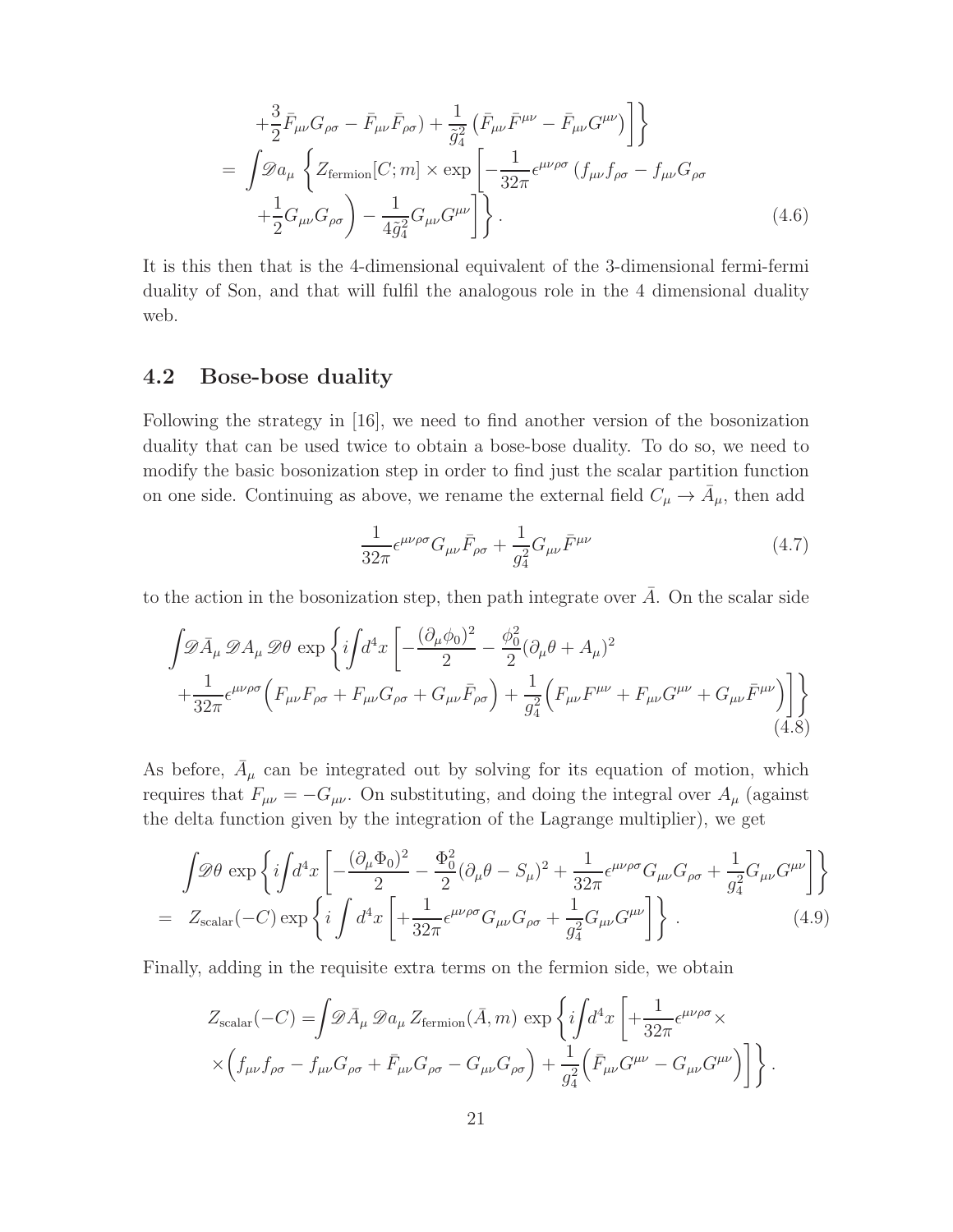(4.10)

At this point we would proceed by using the above bosonization step: promoting the external field C to a dynamical field, say, b; adding in a new external field  $A$ , as well as the appropriate terms in the exponent and integrating over b. We would then expect to find the same fermion side of the bosonization step, except in terms of the external field A and a time-reversed version, equal to another scalar partition function. Carrying out these steps results, however, not in the time-reversed version, but the original partition function! This is so because we cannot change the sign of the  $\epsilon f f$  term, as would be needed for a time-reversed relation. To circumvent this problem, we will try to use the same bosonization step, only now in reverse instead of the time-reversed version. Adding only the  $1/g_4^2$  terms (with  $k_{\mu\nu} \equiv \partial_{[\mu}b_{\nu]}$ )

$$
\frac{1}{g_4^2} \left( \beta k_{\mu\nu} F^{\mu\nu} + \gamma k_{\mu\nu} k^{\mu\nu} - \mu F_{\mu\nu} F^{\mu\nu} \right) \tag{4.11}
$$

to the action yields a fermion side of the equality that takes the form

$$
\int \mathscr{D}b_{\mu} \mathscr{D}\bar{A}_{\mu} \mathscr{D}a_{\mu} Z_{\text{fermion}}[\bar{A}, m] \exp\left\{i\int d^{4}x \left[ +\frac{1}{32\pi} \epsilon^{\mu\nu\rho\sigma} \left( f_{\mu\nu} f_{\rho\sigma} - f_{\mu\nu} G_{\rho\sigma} + \bar{F}_{\mu\nu} G_{\rho\sigma} \right) - G_{\mu\nu} G_{\rho\sigma} \right] + \frac{1}{g_{4}^{2}} [\bar{F}_{\mu\nu} G^{\mu\nu} - G_{\mu\nu} G^{\mu\nu} + \beta k_{\mu\nu} F^{\mu\nu} + \gamma k_{\mu\nu} k^{\mu\nu} - \mu F_{\mu\nu} F^{\mu\nu}] \right\}.
$$
 (4.12)

The equation of motion for  $b_{\mu}$  on this side is

$$
2(1-\gamma)k_{\mu\nu} = \bar{F}_{\mu\nu} + \beta F_{\mu\nu} + \frac{g_4^2}{32\pi} \epsilon_{\mu\nu\rho\sigma} \left(\bar{F}^{\rho\sigma} - f^{\rho\sigma}\right).
$$
 (4.13)

Substituting this into the fermion side of the equality gives an exponent

$$
\frac{1}{g_4^2} \left[ \frac{\beta}{2(1-\gamma)} \bar{F}_{\mu\nu} F^{\mu\nu} + \frac{1}{4(1-\gamma)} \bar{F}_{\mu\nu} \bar{F}^{\mu\nu} + \left( \frac{\beta^2}{4(1-\gamma)} - \mu \right) F_{\mu\nu} F^{\mu\nu} \right] \n+ \frac{1}{32\pi} \epsilon^{\mu\nu\rho\sigma} \left[ \frac{1}{2(1-\gamma)} \bar{F}_{\mu\nu} \bar{F}_{\rho\sigma} + \frac{\beta}{2(1-\gamma)} \bar{F}_{\mu\nu} F_{\rho\sigma} + f_{\mu\nu} f_{\rho\sigma} \right. \n+ \frac{1}{2(1-\gamma)} f_{\mu\nu} [\bar{F}_{\rho\sigma} + \beta F_{\rho\sigma}] \right].
$$
\n(4.14)

Now we note that in order to obtain the correct fermionic side of the bosonization step, we require that  $-2\gamma = 2\mu = \beta \rightarrow \infty$ . Indeed, in this case the exponent in the fermion side of the equality is

$$
\frac{1}{g_4^2} \Big( F_{\mu\nu} F^{\mu\nu} \Big) + \frac{1}{32\pi} \epsilon^{\mu\nu\rho\sigma} \Big( \bar{F}_{\mu\nu} F_{\rho\sigma} + f_{\mu\nu} f_{\rho\sigma} - f_{\mu\nu} F_{\rho\sigma} \Big) , \tag{4.15}
$$

exactly what we have above, with  $C$  replaced by  $A$ , and with the extra terms on the scalar side. Finally then, we can put this together as the bose-bose duality,

$$
\int \mathscr{D}C_{\mu} Z_{\text{scalar}}[C] \exp\left\{i \int d^{4}x \left[\frac{\beta}{g_{4}^{2}} \left(G_{\mu\nu}F^{\mu\nu} - \frac{1}{2}G_{\mu\nu}G^{\mu\nu} - \frac{1}{2}F_{\mu\nu}F^{\mu\nu}\right)\right]\right\}
$$
\n
$$
= Z_{\text{scalar}}[-A] \exp\left\{i \int d^{4}x \left[+\frac{1}{32\pi} \epsilon^{\mu\nu\rho\sigma}F_{\mu\nu}F_{\rho\sigma} + \frac{1}{g_{4}^{2}}F_{\mu\nu}F^{\mu\nu}\right]\right\}.
$$
\n(4.16)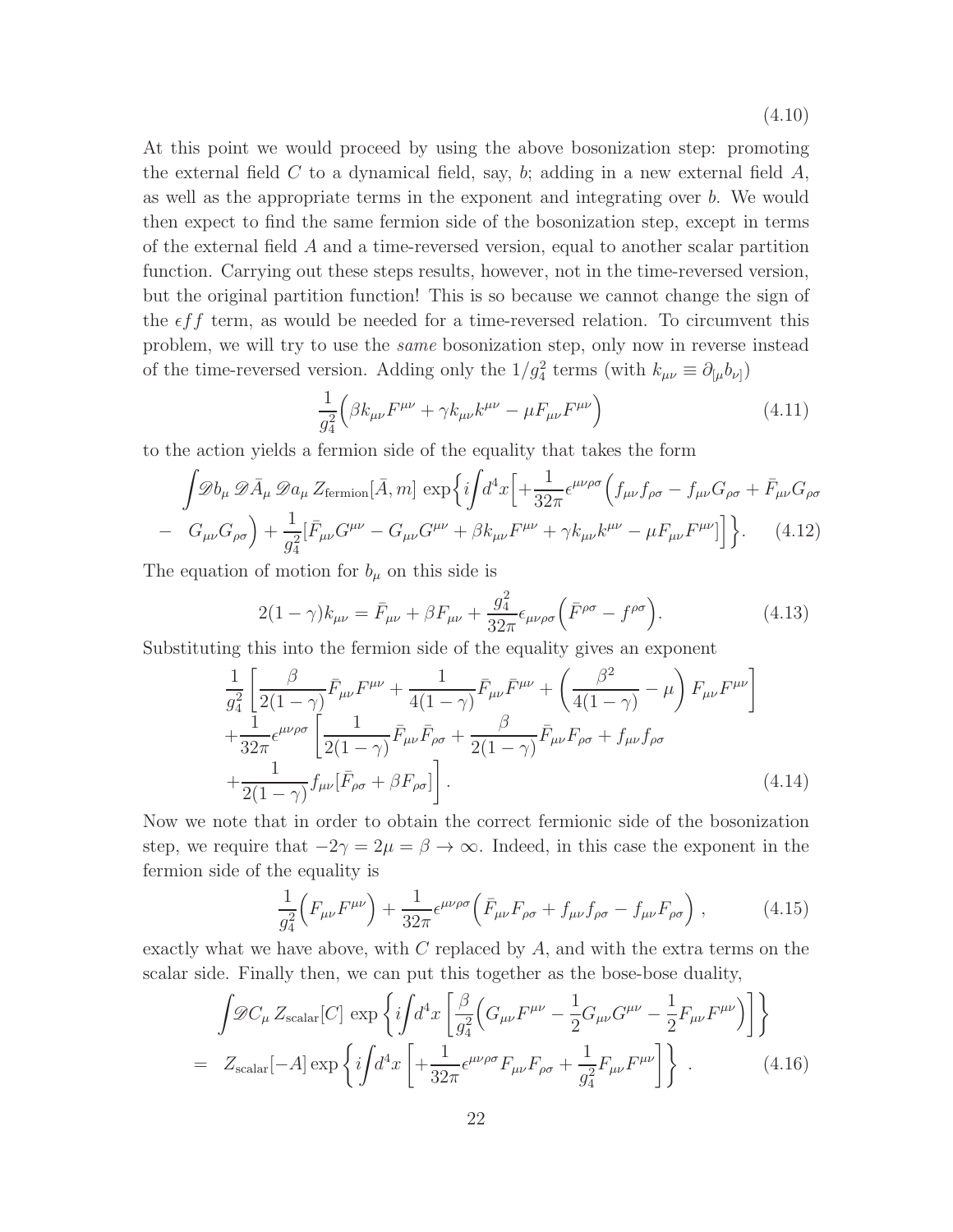At this point, we need to point out, however, that this relation holds only in the admittedly, rather singular  $\beta \to \infty$  (in addition to the  $g_4 \to 0$ ) limit.

### 5 Conclusions

Even though the sparks were there for many years prior, it was the discovery of the 3-dimensional duality web in the summer of 2016 [11, 16, 17] that really re-ignited the area of low-energy dualities, both in the high energy community studying the structure of the gauge/gravity correspondence, as well a condensed matter community looking to probe the properties of novel new materials like topological insulators and superconductors. The resulting surge of activity has precipitated a plethora of new results at both low and high energies as well as an acceleration of the blurring of boundaries between the two disciplines<sup>9</sup>. Among these results was a wonderful article by Karch, Tong and Turner [9] that realised a 2-dimensional web by collecting several well-known dualities and connecting the dots with a non-trivial topological invariant; the Arf invariant that plays a similar role in two dimensions as the Chern-Simons invariant in three. Inspired by these 2- and 3-dimensional developments, as well as the more recent 4-dimensional fermi-fermi duality of Palumbo [21], in this article we demonstrate the existence of a similar 4-dimensional web of low energy, nonsupersymmetric abelian dualities. As with the former dualities, the 4-dimensional web consists of bose-bose and fermi-fermi dualities as well as a 4-dimensional version of bosonization. Any of these can be used to seed the full web. In addition, we have shown that, through dimensional reduction, the 4 dimensional web can be related to the known 3 dimensional one. Since the latter was shown to descend to the identified 2 dimensional web in [9], our construction adds the final piece to what is really an inter-dimensional web that relates low-dimensional theories in four, three and two spacetime dimensions. As in the previous duality web constructions, there remain some outstanding issues. Among these, we list (in no particular order):

• As we pointed out above, the 4 dimensional duality web holds in the infrared. This much was to be expected from the 3 dimensional case. However, in addition to the low-energy limit, in order to realise the 4dimensional bose-bose duality, and consequently the full web also, we needed to take the (singular)  $\beta \to \infty$  limit and while the physics of the  $g_4 \to 0$  limit is clear, it is unclear to us how to interpret the former. Clarifying this point would be important in

<sup>&</sup>lt;sup>9</sup>As an example, we point to the SYK model, currently one of the hottest topics in high energy physics because of its leading role in our current understanding of the black hole information problem and the fact that each of S, Y and K are condensed matter theorists.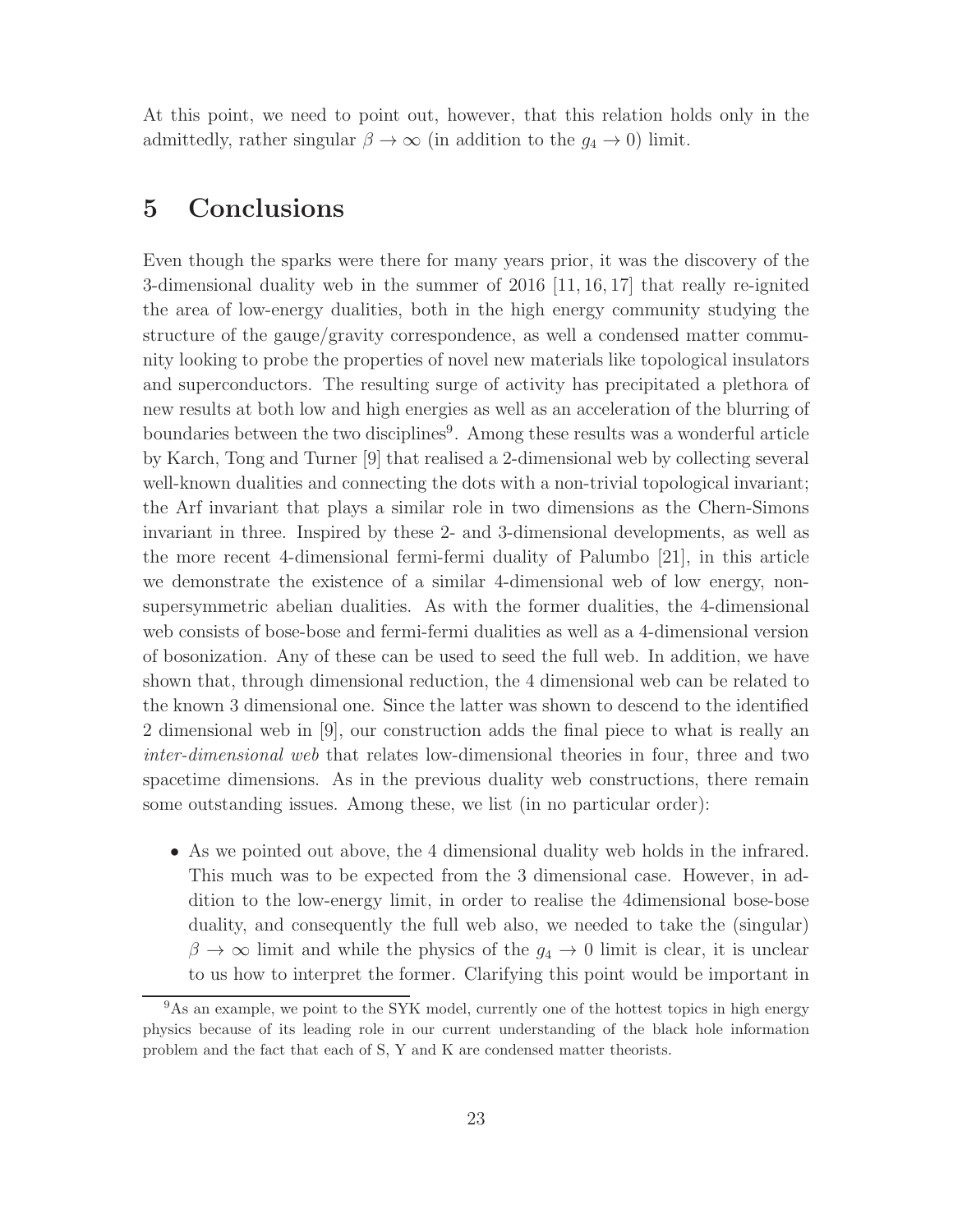understanding the limits of validity of the 4 dimensional web, as well as how it relates to the existing lower-dimensional duality webs.

• Soon after its discovery, a series of articles by Kachru *et.al.* [24,25] argued that 3-dimensional bosonization, understood as a seed of the duality web, could be derived from a single starting point: the 3 dimensional mirror symmetry that equates a free chiral superfield and  $\mathcal{N} = 2$  supersymmetric QED<sub>3</sub> with a single charged superfield. There, it was shown that when the supersymmetry was broken in a controlled way through a D-term deformation, the chiral duality flows precisely to the 3 dimensional bosonization duality

$$
i\bar{\Psi}\mathcal{D}_A\Psi - \frac{1}{8\pi}AdA \quad \longleftrightarrow \quad |D_a\phi|^2 + \frac{1}{4\pi}ada + \frac{1}{2\pi}Ada \,, \tag{5.1}
$$

in the infrared. From here, additional 3D dualities can be generated through the action of the modular group of transformations,  $(S, T)$ , which act on the Lagrangian of a general CFT as

$$
\mathsf{S}: \mathscr{L}(\Phi, A) \ \mapsto \ \mathscr{L}(\Phi, a) - \frac{1}{2\pi} B da \tag{5.2}
$$

$$
\mathsf{T}: \mathscr{L}(\Phi, A) \ \mapsto \ \mathscr{L}(\Phi, A) + \frac{1}{4\pi} A dA \,. \tag{5.3}
$$

While the methods utilised in [24, 25] are essentially 3-dimensional, it is interesting to note that the  $(2+1)$ -dimensional superspace can be obtained from an  $\mathcal{N} = 1$  superspace in  $(3+1)$  dimensions, by dimensional reduction. The resulting  $N = 2$  superspace has the two basic superfields: A chiral superfield  $(\phi, \psi, F)$ , where  $\phi$  is a complex scalar,  $\psi$  a 2-component Dirac fermion and F is an auxiliary complex field, and a vector superfield made up of a gauge field  $A_{\mu}$ , a real scalar  $\sigma$ , a 2-component Dirac fermion  $\lambda$ , and an auxiliary real scalar D. Given this, and our extensive knowledge of dualities in 4-dimensional supersymmetric theories [26], it begs the question as to whether a similar unified description of the 4-dimensional duality web exists?

• In addition to fuelling some impressive advances in the understanding of Chern-Simons matter [27–29], the 3-dimensional duality web furnishes a powerful nonperturbative framework within which to study a spectrum of strongly correlated quantum critical points. The obvious example here is Son's explanation [30] of the particle-hole symmetry exhibited by fractional quantum Hall (FQH) states at  $\nu = \frac{1}{2}$  $\frac{1}{2}$ . More generally, since dual quantum critical points necessarily share a phase diagram, dualities can be used to diagnose the presence of exotic gapped phases of quantum matter. Two more examples that come to mind here are the construction of non-abelian Read-Rezayi FQH states given in [31]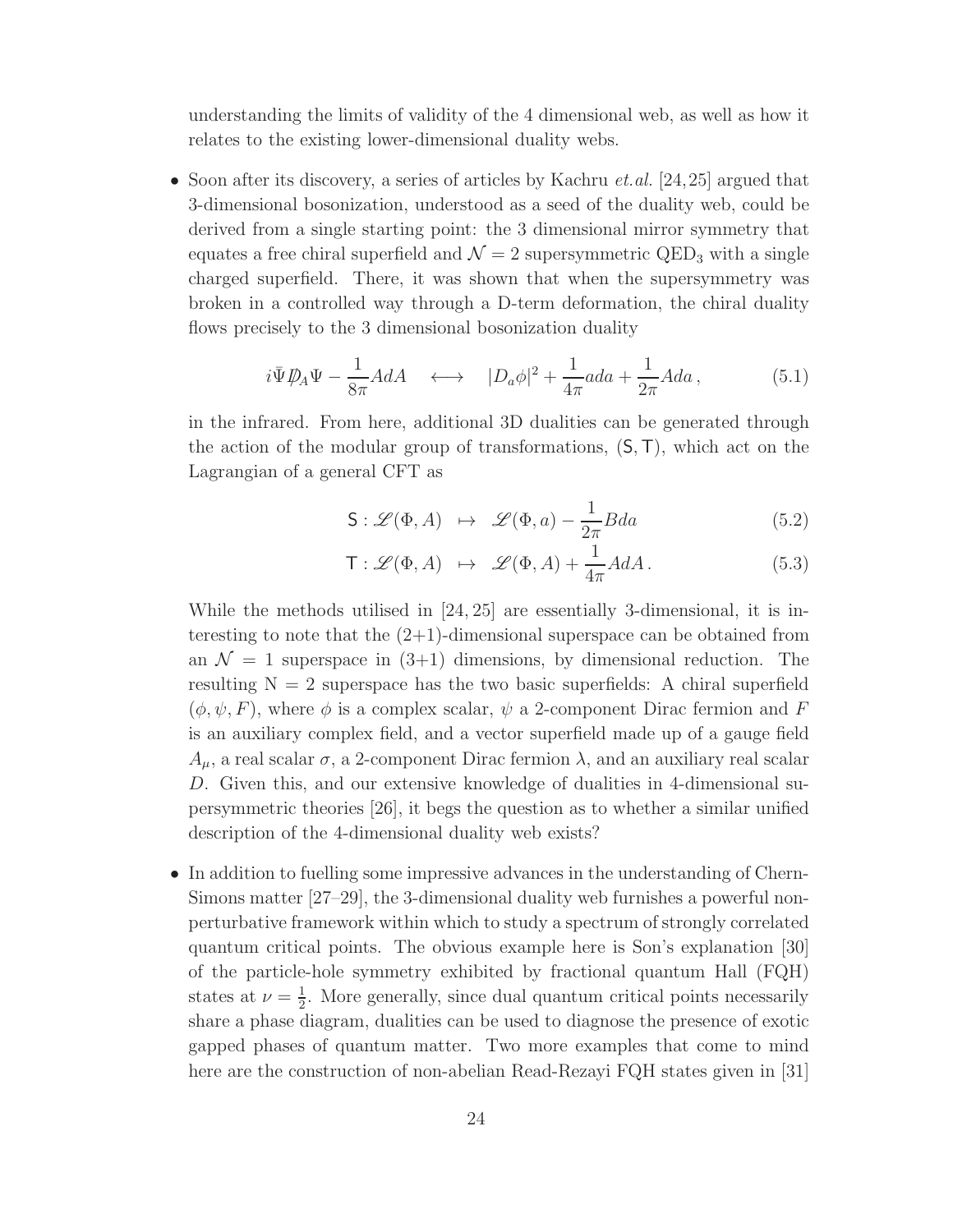and the study of so-called deconfined quantum critical points [32], exhibited by  $(2+1)$ -dimensional quantum magnets such as the non-compact  $\mathbb{CP}^1$  sigma model coupled to a dynamical non-compact  $U(1)$  gauge field a through the covariant derivative  $D_a = d - ia$ ,

$$
\mathscr{L}_{\mathbb{CP}^1} = (D_a \mathbf{z})^\dagger (D_a \mathbf{z}) - \mathbf{z}^\dagger \mathbf{z} \,. \tag{5.4}
$$

Key insights into such field theories were gained by realizing them on the boundary of (3+1)-dimensional bulk symmetry protected topological phases, with their 3 dimensional dualities descending from the 4 dimensional bulk theory. In this case - as in the examples presented in section 6 of [11] - the bulk theory plays an auxiliary role, regulating the boundary theory is in a way that preserves the full internal symmetries of the IR fixed point. On the other hand, the IR dualities that are the subject of this article are genuinely 4-dimensional. Can they (or their non-abelian extensions) then be used to predict novel exotic gapped phases in  $(3+1)$  dimensions? Relatedly, boundaries remain an interesting issue for bosonization [33, 34] and the duality web more generally [35]. In this case, it would be of interest to know if the class of 4-dimensional theories we consider here can be used to construct phenomenologically relevant, anomaly-free theories in  $(2+1)$ -dimensions?

### Acknowledgements

The work of HN is supported in part by CNPq grant 301491/2019-4 and FAPESP grants 2019/21281-4 and 2019/13231-7. HN would also like to thank the ICTP-SAIFR for their support through FAPESP grant 2016/01343-7. J.M. was supported in part by the NRF of South Africa under grant CSUR 114599 and in part by a Simons Associateship at the ICTP, Trieste.

## References

- [1] H. Nastase and C. Nunez, "Deriving three-dimensional bosonization and the duality web," *Phys. Lett. B* 776 (2018) 145–149,  $arXiv:1703.08182$ [hep-th].
- [2] A. Kapustin and E. Witten, "Electric-Magnetic Duality And The Geometric Langlands Program," Commun. Num. Theor. Phys. 1 (2007) 1–236, arXiv:hep-th/0604151.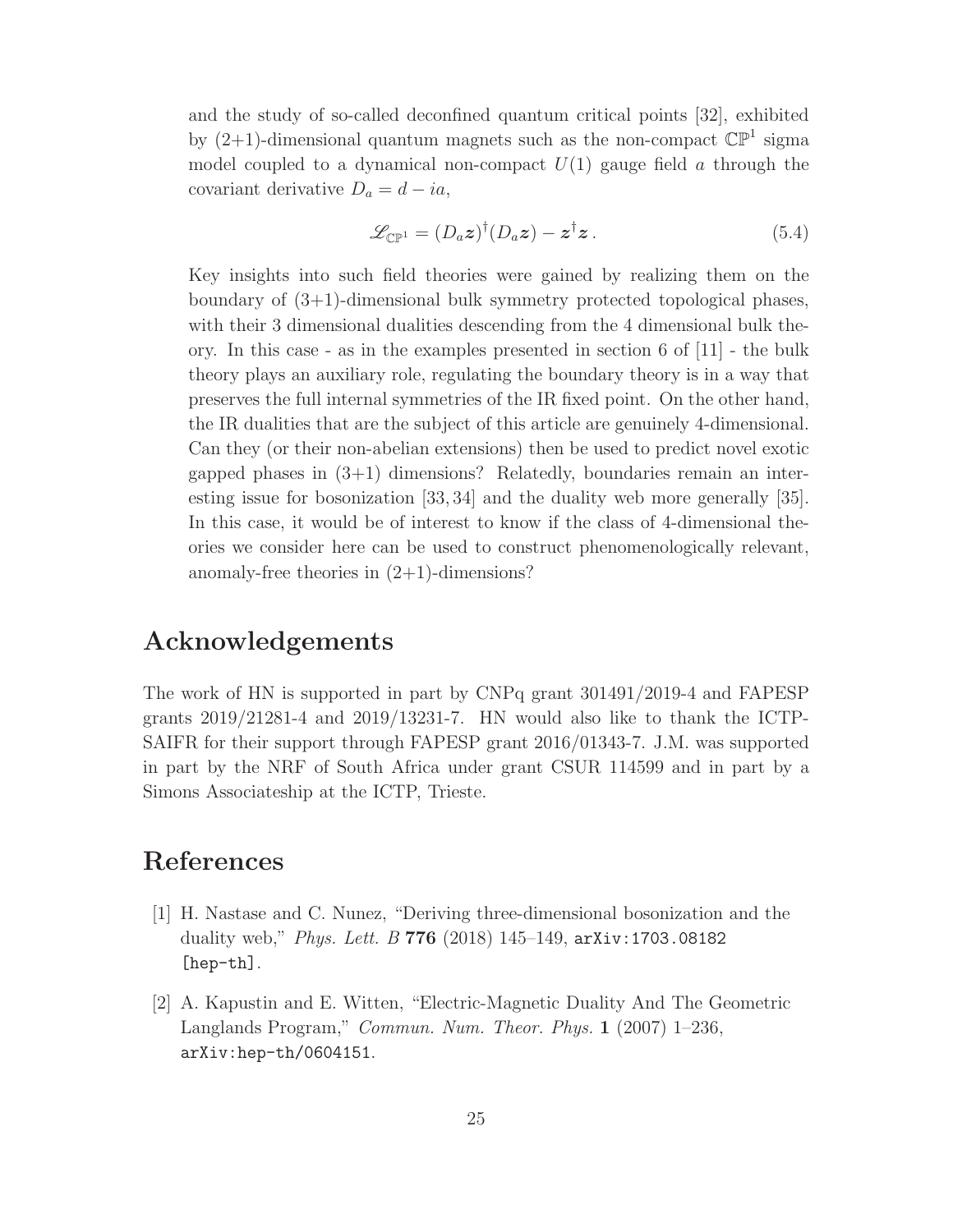- [3] J. M. Maldacena, "The Large N limit of superconformal field theories and supergravity," *Int. J. Theor. Phys.* **38** (1999) 1113–1133, arXiv:hep-th/9711200.
- [4] D. C. Mattis and E. H. Lieb, "Exact solution of a many fermion system and its associated boson field," J. Math. Phys. 6 (1965) 304–312.
- [5] A. Luther and I. Peschel, "Calculation of critical exponents in two-dimensions from quantum field theory in one-dimension," Phys. Rev. B 12 (1975) 3908–3917.
- [6] S. R. Coleman, "The Quantum Sine-Gordon Equation as the Massive Thirring Model," Phys. Rev. D 11 (1975) 2088.
- [7] S. Mandelstam, "Soliton Operators for the Quantized Sine-Gordon Equation," Phys. Rev. D 11 (1975) 3026.
- [8] C. Burgess and F. Quevedo, "Bosonization as duality," Nucl. Phys. B 421 (1994) 373–390, arXiv:hep-th/9401105.
- [9] A. Karch, D. Tong, and C. Turner, "A Web of 2d Dualities:  $\mathbb{Z}_2$  Gauge Fields and Arf Invariants," SciPost Phys. 7 (2019) 007, arXiv:1902.05550 [hep-th].
- [10] O. Aharony, "Baryons, monopoles and dualities in Chern-Simons-matter theories," JHEP  $02$  (2016) 093, arXiv:1512.00161 [hep-th].
- [11] N. Seiberg, T. Senthil, C. Wang, and E. Witten, "A Duality Web in 2+1 Dimensions and Condensed Matter Physics," Annals Phys. 374 (2016) 395–433, arXiv:1606.01989 [hep-th].
- [12] C. Wang and T. Senthil, "Dual Dirac Liquid on the Surface of the Electron Topological Insulator," Phys. Rev.  $X 5$  (2015) no. 4, 041031, arXiv:1505.05141 [cond-mat.str-el].
- [13] M. A. Metlitski and A. Vishwanath, "Particle-vortex duality of two-dimensional Dirac fermion from electric-magnetic duality of three-dimensional topological insulators," Phys. Rev. B 93 (2016) no. 24, 245151, arXiv:1505.05142 [cond-mat.str-el].
- [14] C. Burgess and B. P. Dolan, "Particle vortex duality and the modular group: Applications to the quantum Hall effect and other 2-D systems," Phys. Rev. B 63 (2001) 155309, arXiv:hep-th/0010246.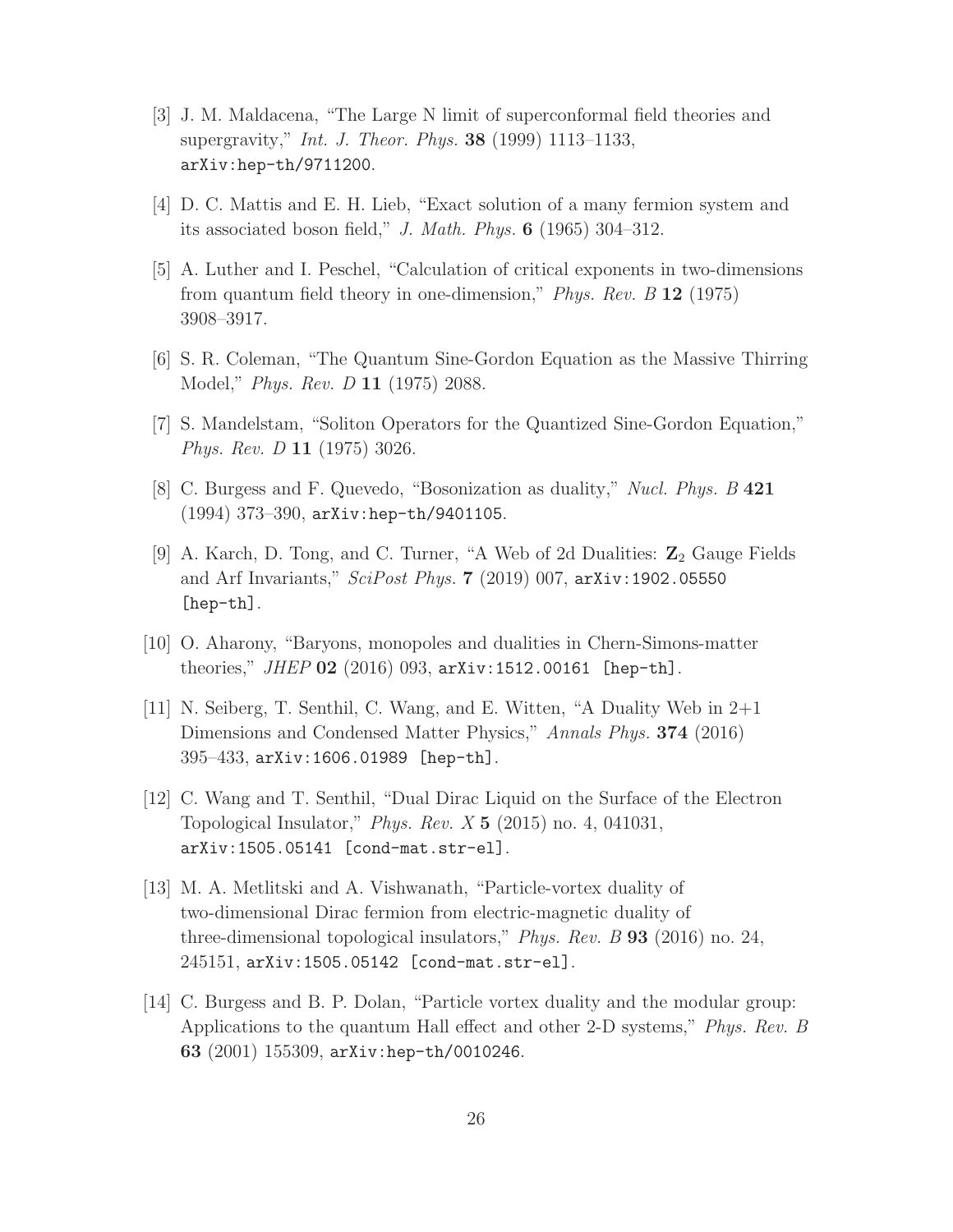- [15] J. Murugan, H. Nastase, N. Rughoonauth, and J. P. Shock, "Particle-vortex and Maxwell duality in the  $AdS_4 \times \mathbb{CP}^3/\text{ABJM}$  correspondence," JHEP 10 (2014) 051, arXiv:1404.5926 [hep-th].
- [16] A. Karch and D. Tong, "Particle-Vortex Duality from 3d Bosonization," Phys. Rev. X 6  $(2016)$  no. 3, 031043, arXiv:1606.01893 [hep-th].
- [17] J. Murugan and H. Nastase, "Particle-vortex duality in topological insulators and superconductors," JHEP 05 (2017) 159, arXiv:1606.01912 [hep-th].
- [18] C. Turner, "Dualities in  $2+1$  Dimensions,"  $PoS$  **Modave2018** (2019) 001, arXiv:1905.12656 [hep-th].
- [19] T. Senthil, D. T. Son, C. Wang, and C. Xu, "Duality between  $(2 + 1)d$ Quantum Critical Points," Phys. Rept. 827 (2019) 1–48, arXiv:1810.05174 [cond-mat.str-el].
- [20] C. Burgess, C. Lutken, and F. Quevedo, "Bosonization in higher dimensions," Phys. Lett. B 336 (1994) 18-24, arXiv:hep-th/9407078.
- [21] G. Palumbo, "Fermion–fermion duality in 3+1 dimensions," Annals Phys. 419 (2020) 168240, arXiv:1907.01501 [cond-mat.mes-hall].
- [22] A. Karch, B. Robinson, and D. Tong, "More Abelian Dualities in 2+1 Dimensions," *JHEP* 01 (2017) 017, arXiv:1609.04012 [hep-th].
- [23] A. Beekman, D. Sadri, and J. Zaanen, "Condensing Nielsen-Olesen strings and the vortex-boson duality in  $3+1$  and higher dimensions," New J. Phys. 13 (2011) 033004, arXiv:1006.2267 [cond-mat.str-el].
- [24] S. Kachru, M. Mulligan, G. Torroba, and H. Wang, "Bosonization and Mirror Symmetry," Phys. Rev. D 94 (2016) no. 8, 085009, arXiv:1608.05077 [hep-th].
- [25] S. Kachru, M. Mulligan, G. Torroba, and H. Wang, "Nonsupersymmetric dualities from mirror symmetry," Phys. Rev. Lett. **118** (2017) no. 1, 011602, arXiv:1609.02149 [hep-th].
- [26] N. Seiberg, "Electric magnetic duality in supersymmetric nonAbelian gauge theories," Nucl. Phys. B 435 (1995) 129–146, arXiv:hep-th/9411149.
- [27] S. Choudhury, A. Dey, I. Halder, S. Jain, L. Janagal, S. Minwalla, and N. Prabhakar, "Bose-Fermi Chern-Simons Dualities in the Higgsed Phase," JHEP 11 (2018) 177, arXiv:1804.08635 [hep-th].